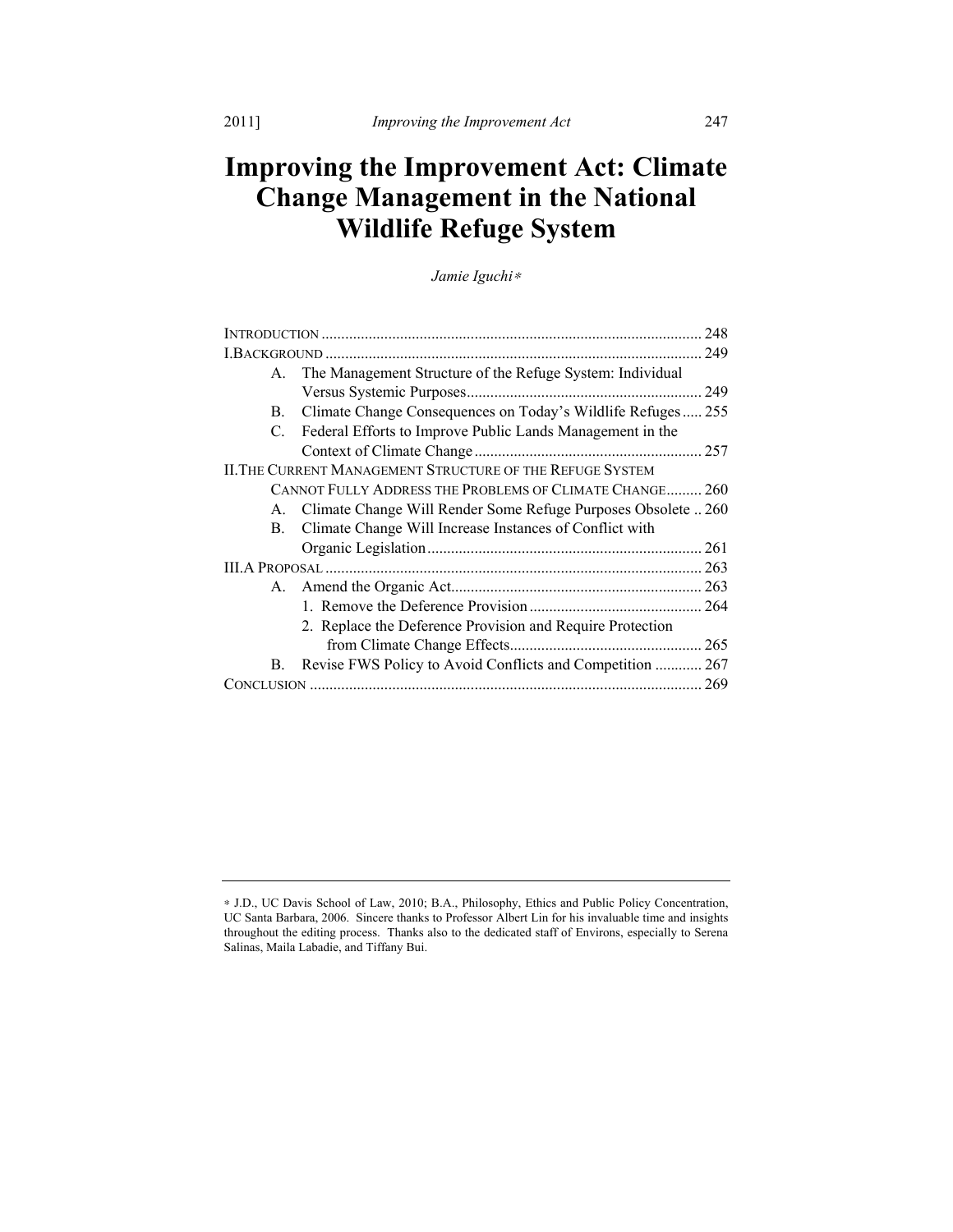#### **INTRODUCTION**

The United States Fish and Wildlife Service ("FWS"), an agency of the United States Department of the Interior, is responsible for managing the National Wildlife Refuge System ("Refuge System").<sup>1</sup> The Refuge System permits the FWS to set aside public waters and lands to conserve fish, wildlife and plants in the United States. Among federal land systems, the Refuge System is the largest dominant use system and consists of over ninety million acres.<sup>2</sup> Because its dominant use is wildlife conservation, this large Refuge System is in a unique position to protect wildlife against the impacts of climate change. Climate change will create dramatic habitat transformations, causing wildlife to disappear or shift in location.<sup>3</sup>

Despite the system's unique potential to protect wildlife, its legal framework is largely a relic from the early 1900s — a time when few understood the nature and consequences of climate change.<sup>4</sup> The Refuge System emerged out of an early 1900s belief that the best way to protect wildlife was to preserve historic conditions.<sup>5</sup> Accordingly, the Refuge System established that the FWS would direct management resources based on the individual purpose for each refuge.<sup>6</sup> Congress's most recent effort to provide more coherence to the Refuge System, the Wildlife Refuge Improvement Act of 1997 ("Improvement Act"), maintains the deference to a refuge's individual purpose where it conflicts with one of the Act's systemic purposes.<sup>7</sup> However, because climate change is rapidly and permanently changing habitat conditions from their historic norms, Congress should update much of the Refuge System's legal framework to create greater flexibility and adaptability.<sup>8</sup>

This article argues that climate change, by altering historic ranges of wildlife,

<sup>1</sup> National Wildlife Refuge System, U.S. FISH & WILDLIFE SERVICE, http://www.fws.gov /Refuges/about/mission.html (last visited Sept. 15, 2009).

<sup>&</sup>lt;sup>2</sup> Under a dominant use system, other uses are allowed only to the extent that they are consistent with the primarily defined purpose. Michael J. Brennan & Leah A. Kukowski, *Managing the Wildlife Refuge System: Is Anything Compatible Anymore?*, 20 NAT. RESOURCES & ENV'T 51, 51 (2005).

<sup>3</sup> *See infra* Part I.

<sup>4</sup> *See infra* Part I.A.

<sup>5</sup> *See infra* Part I.A; Robert L. Glicksman, *Ecosystem Resilience to Disruptions Linked to Global Climate Change: An Adaptive Approach to Federal Land Management*, 87 NEB. L. REV. 833, 852-56 (2009) (discussing "paradigm shift" away from deterministic science and "equilibrium theory"); Fred P. Bosselman & A. Dan Tarlock, *The Influence of Ecological Science on American*  Law: An Introduction, 69 CHI.-KENT L. REV.847, 863-69 (1994) (discussing "equilibrium theory").

*See infra* Part I.A. 7

<sup>&</sup>lt;sup>7</sup> An example of a systemic, or overarching, purpose is the maintenance of biological diversity. National Wildlife Refuge System Improvement Act of 1997, 16 U.S.C. § 668dd(a)(4)(b) (1998). *See infra* Part II; 16 U.S.C. § 668dd(a)(4)(D).

<sup>8</sup> *See infra* Part II.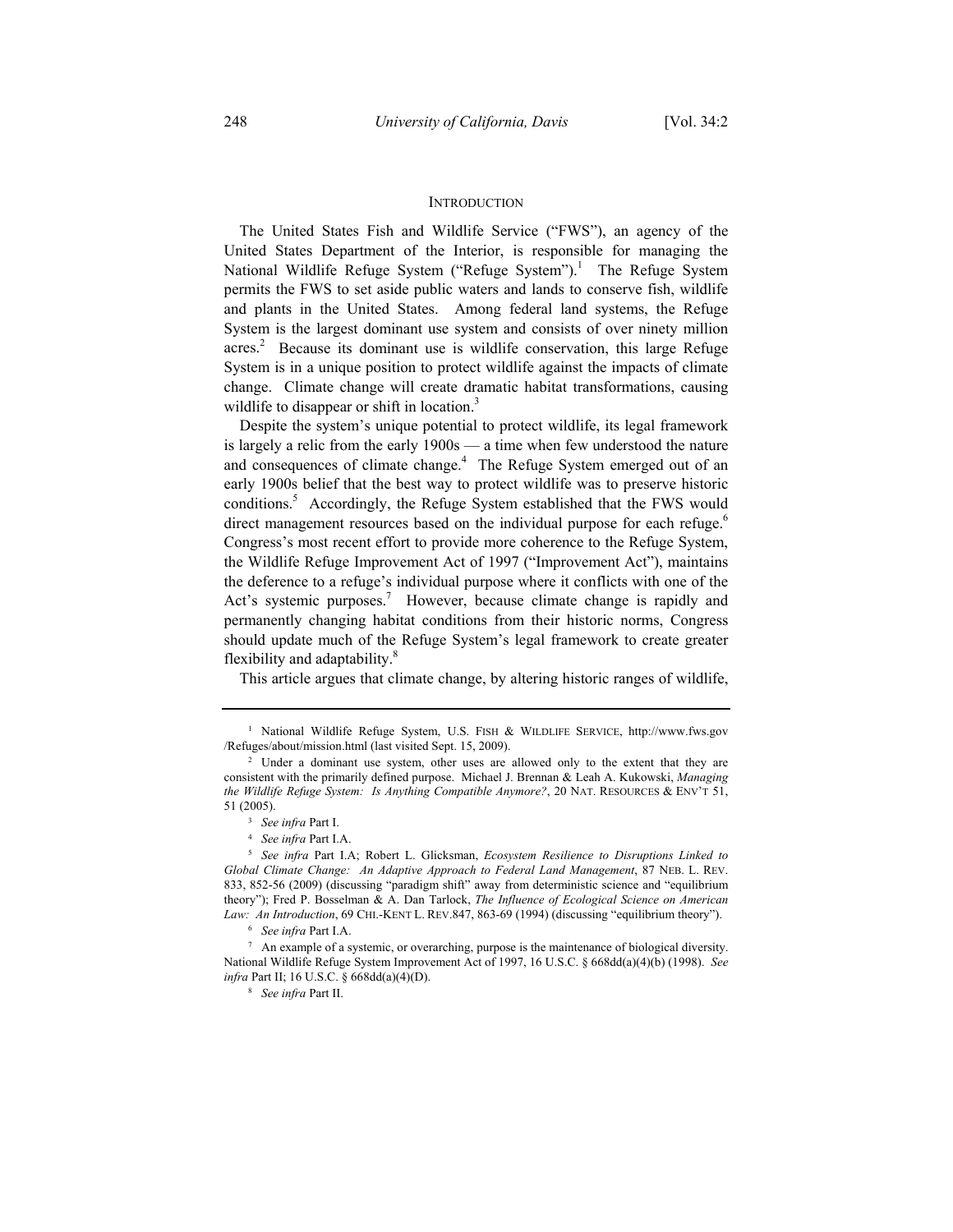will increase conflict between individual and systemic purposes, particularly in those refuges with narrowly defined purposes.<sup>9</sup> Accordingly, the Refuge System's mandate to provide for "biological integrity" may require the FWS to manage in ways that disfavor narrowly defined individual refuge purposes.<sup>10</sup> Therefore, the Improvement Act's provision that a refuge's individual purpose must override systemic purposes in case of conflict is potentially inconsistent with the "biological integrity" requirement. This inconsistency would force managers to adopt management strategies that are ultimately futile and would frustrate federal aspirations for a more coordinated conservation system.<sup>11</sup>

This article will proceed in three parts.<sup>12</sup> Part I introduces the legal framework of the Refuge System and the basic problem of wildlife migration due to climate change.<sup>13</sup> It also discusses the most recent efforts of the Department of Interior to make public lands management more responsive to climate change challenges.<sup>14</sup> Part II argues that the FWS cannot fully achieve its stated goals in public lands management due to the Improvement Act's deference to individual refuge purposes.<sup>15</sup> This deference places an upper limit on what the FWS can achieve in the context of combating system-wide problems such as climate change.<sup>16</sup> Part III proposes and discusses the merits of an amendment to the Improvement Act that would remove the specific provision that defers to original refuge purposes.<sup>17</sup> Part III also proposes changes to FWS policy to avoid conflict and competition between systemic and individual purposes.

#### I. BACKGROUND

## *A. The Management Structure of the Refuge System: Individual Versus Systemic Purposes*

The design of the National Wildlife Refuge System is perhaps best described as disorganized and fragmented.<sup>18</sup> It is a sprawling network of ninety-six million acres of reserves and easements dedicated to ecological conservation.<sup>19</sup>

<sup>&</sup>lt;sup>9</sup> See infra Part II.

<sup>&</sup>lt;sup>9</sup> See infra Part II.<br>
<sup>10</sup> See infra Part II.<br>
<sup>11</sup> See infra Part II.<br>
<sup>12</sup> See infra Part I.A-B.<br>
<sup>13</sup> See infra Part I.A-B.<br>
<sup>14</sup> See infra Part II.A.<br>
<sup>15</sup> See infra Part II.A.<br>
<sup>16</sup> See infra Part II.B.<br>
<sup>17</sup> See i "NATIONAL WILDLIFE"].

<sup>19</sup> Robert L. Fischman, *From Words to Action: The Impact and Legal Status of the 2006 National Wildlife Refuge System Management Policies*, 26 STAN. ENVTL. L.J. 77, 78 (2007)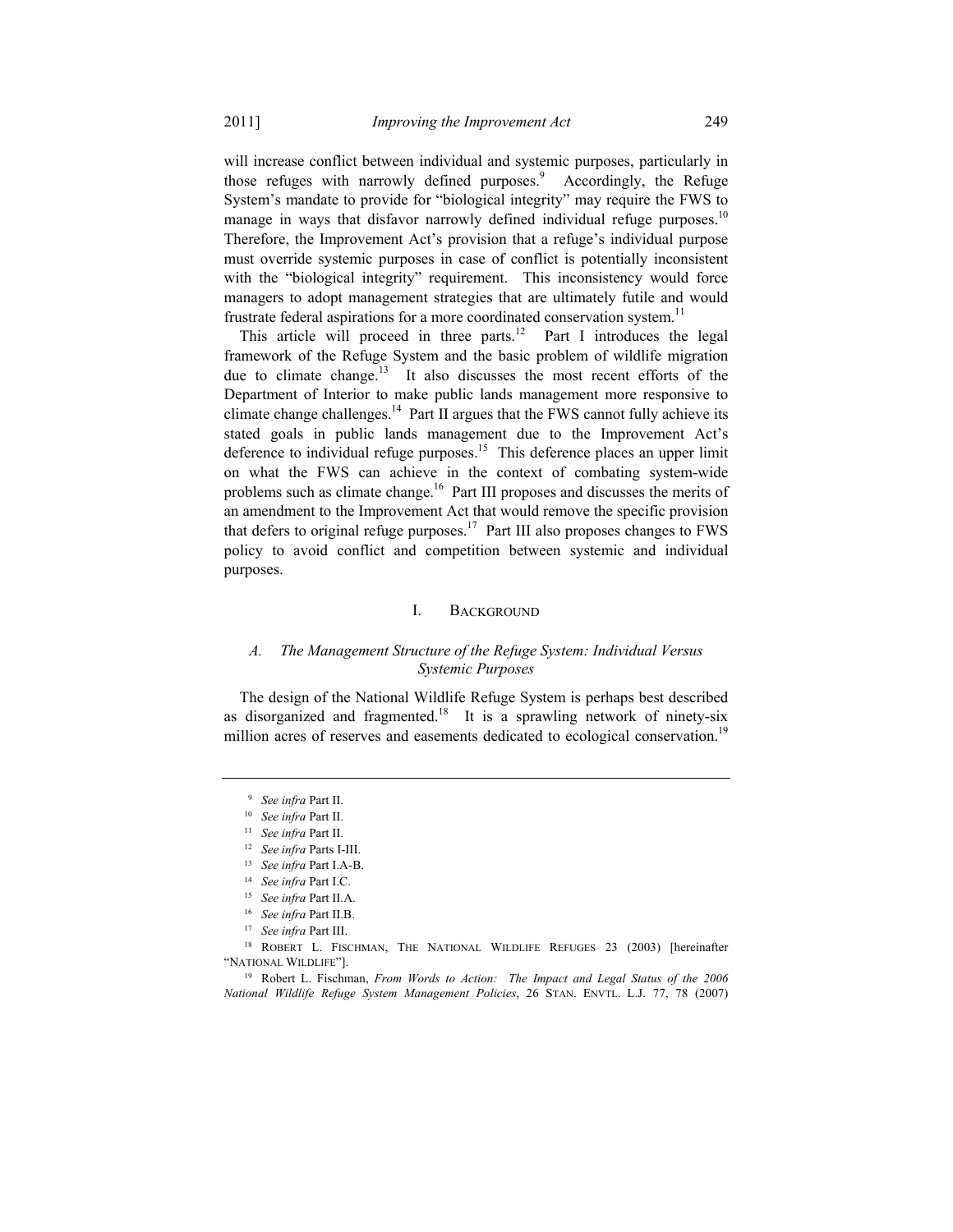The Refuge System was not enacted fully conceived, but rather has its origins in various ad hoc presidential declarations in the early  $1900s$ <sup>20</sup> These declarations protected certain areas for wildlife conservation, typically protection of migratory birds.<sup>21</sup> Scholars disagree over which was the first refuge, but a popular starting date is 1903 when Theodore Roosevelt reserved Florida's Pelican Island for native birds.<sup>22</sup> Over the next several decades, executive orders, legislation, and administrative action added units of varying sizes, purposes, origins, ecosystems, and climates to the Refuge System.<sup>23</sup> The FWS is one of eight different bureaus of the Department of the Interior and it is responsible for managing the various units of the Refuge System.<sup>24</sup>

From the point of view of public lands management, such wide variation among refuges is significant.<sup>25</sup> The FWS must manage refuges on an individual basis, according to the legislation, executive order, or administrative action that created the refuge.<sup>26</sup> The language of a refuge purpose can range from very narrow to very broad.<sup>27</sup> The narrower the language, the less discretion refuge managers have in pursuing other non-individual purposes. A purpose can be as narrow as preserving and managing the habitat for a single species.<sup>28</sup> For example, the act establishing Montana's National Bison Range states that one of the refuge's purposes is "for a permanent ... herd of bison  $\dots$  ..."<sup>29</sup> A purpose can also be as broad as preserving and managing the habitat for "waterfowl."<sup>30</sup> In fact, several early wildlife refuge purposes state that the refuge should serve as a "refuge and breeding ground for migratory birds and other wildlife."<sup>31</sup>

<sup>22</sup> See *id.* at 54 (stating that creation of first wildlife refuge "is usually traced back to President Theodore Roosevelt's establishment of a refuge at Pelican Island"). 23 *See* Brad Griffith et al., *Climate Change Adaptation for the US National Wildlife Refuge* 

*System*, 44 ENVTL. MGMT. 6, 2 (2009), *available at* http://dx.doi.org/10.1007/s00267-009-9323-7 (stating that Refuge System "is characterized by an uneven geographic and ecological distribution").

<sup>24</sup> *See* Anne Polansky, *Interior Secretary Salazar on Right Track with New Climate Initiative but Faces Tough Road Ahead*, CLIMATE SCIENCE WATCH (Sept. 16, 2009), http://www.climatesci encewatch.org/2009/09/16/interior-secretary-salazar-on-right-track-with-new-climate-initiative-butfaces-tough-road-ahead/ (listing eight bureaus of Department of Interior). 25 *See infra* notes 26-31 and accompanying text.

<sup>26</sup> *National Wildlife Refuge System*, U.S. FISH & WILDLIFE SERVICE, http://www.fws.gov/ refuges/policiesandbudget/mandates.html (last visited Sept. 15, 2009).

<sup>27</sup> *Id.*

30 H.R. REP. NO. 104-218, at 8 (1995), *available at* http://www.thomas.gov/cgi-bin/cpquery/ ?&dbname=cp104&sid=cp104fDBZZ&refer=&r\_n=hr218.104&item=&sel=TOC\_25539&.

31 *See, e.g.*, Exec. Order No. 9167, 7 Fed. Reg. 3767 (May 19, 1942) (establishing Halfbreed

<sup>[</sup>hereinafter "*From Words to Action*"].

<sup>20</sup> *Id.* at 33.

<sup>21</sup> *See* Michael J. Brennan & Leah A. Kukowski, *Managing the Wildlife Refuge System: Is Anything Compatible Anymore?*, 20 NAT. RESOURCES & ENV'T 51, 51 (2005) (stating that government added refuges to the system primarily to serve waterfowl conservation objectives).

<sup>28</sup> H.R. REP. NO. 104-218, at 8 (1995), *available at* http://www.thomas.gov/cgi-bin/cpquery /?&dbname=cp104&sid=cp104fDBZZ&refer=&r\_n=hr218.104&item=&sel=TOC\_25539&; Griffith et al., *supra* note 23, at 2.<br><sup>29</sup> 16 U.S.C. § 671 (1908).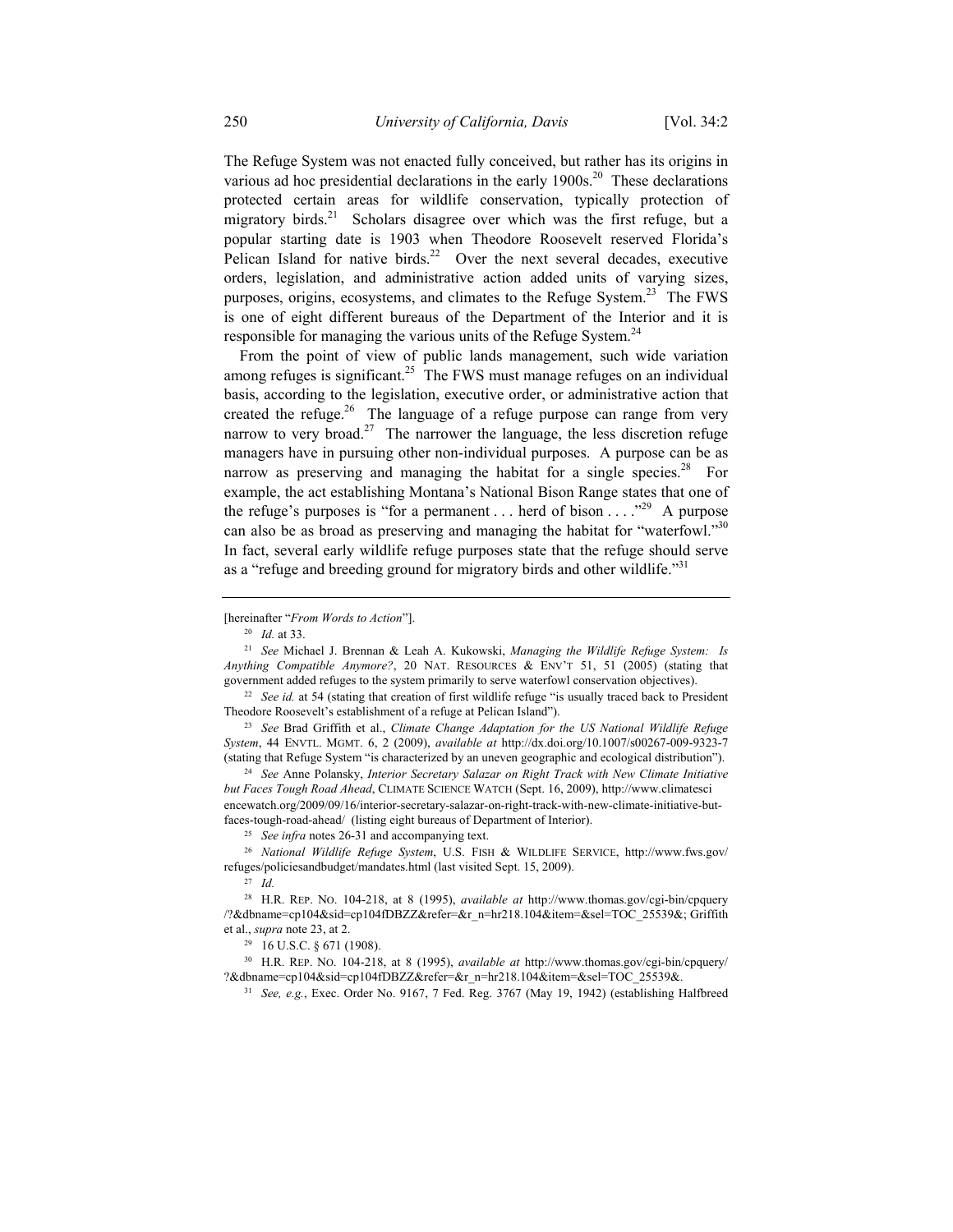Some refuges have multiple establishment documents that create several founding purposes.32 For example, Wyoming's National Elk Refuge owes its existence to congressional acts as well as to executive orders.<sup>33</sup> An act of Congress in 1912 established the refuge for "a winter game (elk) reserve . . . . " $34$ Then in 1921, an executive order added several other purposes, noting that the refuge should also serve as "breeding grounds for birds."<sup>35</sup> An additional act of Congress in 1927 added that a purpose of the refuge was "for the grazing of, and as a refuge for, American elk and other big game animals.<sup>356</sup> In managing refuges with multiple establishment documents, the FWS has discretion to define a refuge's ultimate individual purpose according to statutory interpretation, legislative history, or the particular circumstances leading to the refuge's approval.<sup>37</sup>

Having multiple broad purposes raises the question of exactly how narrow the FWS should interpret overall refuge purposes.<sup>38</sup> Although no refuge has a singular purpose to protect only one specified species, several refuges do have as a purpose the protection of a specific species. $39$  For example, one purpose of the Coachella Valley National Wildlife Refuge in southern California is to protect the endangered fringe-toed lizard.<sup>40</sup> Other refuges have narrow purposes because they place conditions on conservation measures.<sup>41</sup> For example,

- 34 16 U.S.C. § 673 (1912).
- 35 Exec. Order No. 3596 (Dec. 22, 1921).
- 36 16 U.S.C. § 673(a).
- 37 FISCHMAN, NATIONAL WILDLIFE, *supra* note 18, at 166.
- <sup>38</sup> *See supra* notes 25-37 and accompanying text.

<sup>39</sup> Griffith et al., *supra* note 23, at 2 (stating that most refuges were established to protect

individual wildlife species or species groups). 40 http://www.fws.gov/saltonsea/Coachella/CV\_index.html (stating one purpose of Coachella NWR is to protect fringe-toed lizard); *See* Endangered Species Act of 1973, 16 U.S.C. § 1534(a) (2006) (stating purpose to "conserve fish or wildlife which are listed as endangered species").

<sup>41</sup> *See, e.g.*, Exec. Order No. 9292, 8 Fed. Reg. 41 (Dec. 31, 1942) (establishing Hailstone National Wildlife Refuge with exceptions for "primary use for the purpose of oil and gas development"); Exec. Order No. 7938, 3 Fed. Reg. 1944 (Oct. 4, 1938) (establishing Breton National Wildlife Refuge with exceptions for "recovery of the oil and gas deposits from any of the island areas under the mineral leasing act"); Exec. Order No. 7795, 3 Fed. Reg. 225 (Jan. 21, 1938) (establishing Huron National Wildlife Refuge with exceptions for "the quarrying of stone . . . and the maintenance of the Huron Island Light Station"); Exec. Order No. 7509, 1 Fed. Reg. 2482 (Dec. 11, 1936) (establishing Charles M. Russell National Wildlife Refuge with exceptions for "mining," upper limits for certain species' populations, and "domestic livestock"); Exec. Order No. 1032 (Feb. 25, 1909) (establishing Minidoka National Wildlife Refuge with exceptions for "irrigation and other

Lake National Wildlife Refuge in Montana); Exec. Order No. 7926, 3 Fed. Reg. 1669 (July 7, 1938) (establishing Wheeler National Wildlife Refuge); Exec. Order No. 7801, 3 Fed. Reg. 271 (Jan. 28, 1938) (establishing Black Coulee National Wildlife Refuge in Montana); Exec. Order No. 7655, 2 Fed. Reg. 1453 (July 12, 1937) (establishing Deer Flat National Wildlife Refuge); Exec. Order No. 7643, 2 Fed. Reg. 1305 (June 22, 1937) (establishing Bombay Hook National Wildlife Refuge in Delaware); Exec. Order No. 7562, 2 Fed. Reg. 537 (Feb. 27, 1937) (establishing Sacramento National Wildlife Refuge in California).

<sup>32</sup> FISCHMAN, NATIONAL WILDLIFE, *supra* note 18, at 164.

<sup>33</sup> *Id.*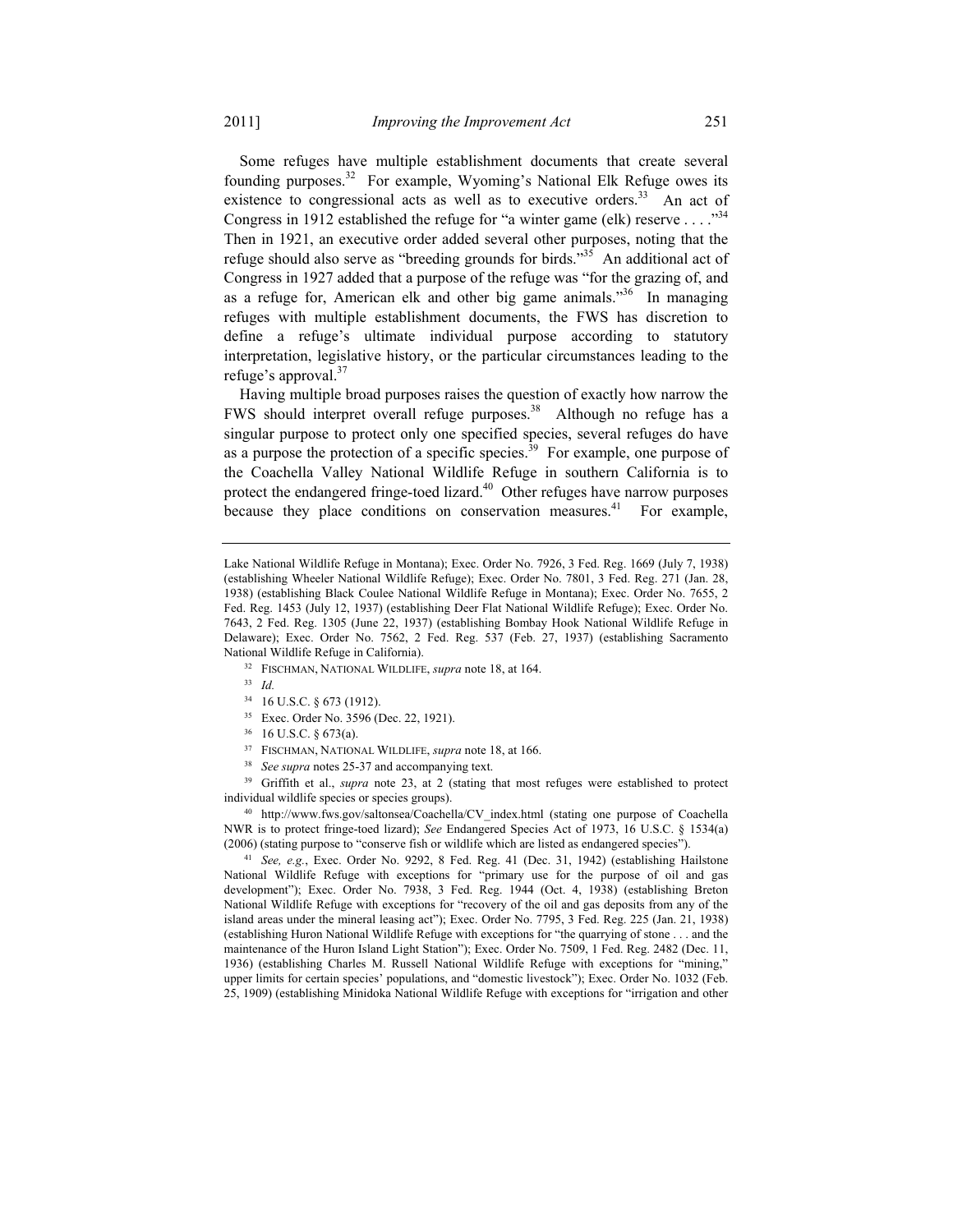Montana's Bowdoin National Wildlife Refuge serves "as a refuge and breeding ground for migratory birds and other wildlife," but is subject to the land's use "as a shooting area [for] irrigation [and] oil and gas development."<sup>42</sup>

Perhaps the most narrowly defined refuges are those that have a singular purpose to protect "native birds."43 Unlike other refuges that provide simply for the protection of "birds," the provision for "native" birds reflects the Refuge System's management paradigm of preserving the historical conditions within each refuge. The Refuge System Manual defines "native" species as "a species that, other than as a result of an introduction, historically occurred or currently occurs in that ecosystem."44 On the other hand, the FWS defines "exotic" species as "any species, including its seeds, eggs, spores, or other biological material capable of propagating that species, that is not native to that habitat." Other terms sometimes used for exotic species include "non-native," "nonindigenous," and "alien."<sup>45</sup>

Many laws influence system management by creating systemic purposes for the Refuge System.<sup>46</sup> The most important of these laws for purposes of this article are the National Wildlife Refuge System Administration Act of 1966 ("Administration Act") $47$  and the National Wildlife Refuge System Improvement Act of 1997 ("Improvement Act").<sup>48</sup> As described above, the Refuge System had its beginnings in a series of ad hoc presidential declarations to set aside particular areas of land.<sup>49</sup> However, the Administration Act later consolidated these refuges under the jurisdiction of the FWS and created an organic act for the National Wildlife Refuge System.<sup>50</sup> The Improvement Act amended the

birds). 44 U.S. FISH & WILDLIFE SERVICE, NATIONAL WILDLIFE REFUGE SYSTEM: BIOLOGICAL INTEGRITY, DIVERSITY, AND ENVIRONMENTAL HEALTH 601 FW 3.6(E) (2001), *available at* http://www.fws.gov/policy/601fw3.pdf [hereinafter "FWS MANUAL"].

<sup>45</sup> *Id.* at 7 RM 8.4(A).

50 An organic act is a congressional act creating an agency to manage certain federal land.

incidental purposes").

<sup>42</sup> Exec. Order No. 8592, 5 Fed. Reg. 4478 (Nov. 12, 1940).

<sup>43</sup> *See, e.g.*, Exec. Order No. 4467, (June 29, 1926) (establishing Johnston Island National Wildlife Refuge "as a refuge and breeding ground for native birds"); Exec. Order No. 3504 (June 25, 1921) (establishing Pablo National Wildlife Refuge "as a refuge and breeding ground for native birds"); Exec. Order No. 2199, (May 14, 1915) (establishing Mille Lacs National Wildlife Refuge "as a preserve and breeding ground for native birds"); Exec. Order No. 1019 (Feb. 3, 1909) (establishing Hawaiian Islands National Wildlife Refuge "as a preserve and breeding ground for native birds"); Exec. Order No. 958 (Oct. 23, 1908) (establishing Island Bay National Wildlife Refuge "as a preserve and breeding ground for native birds"); Exec. Order No. 682, (Aug. 17, 1907) (establishing Shell Keys National Wildlife Refuge "as a reserve and breeding ground for native

<sup>46</sup> *Legislative Mandates & Authorities*, NATIONAL WILDLIFE REFUGE SYSTEM, http://www.fws.gov/refuges/policiesandbudget/mandates.html (last visited Sept. 15, 2009); *see*  Glicksman, *supra* note 5, at 859-61 (discussing cross-cutting statutes, including NEPA, ESA, and federal pollution control laws).

<sup>47 16</sup> U.S.C. §§ 668dd-668ee (2006).

<sup>48 § 668</sup>dd.

<sup>49</sup> *See supra* notes 20-23 and accompanying text.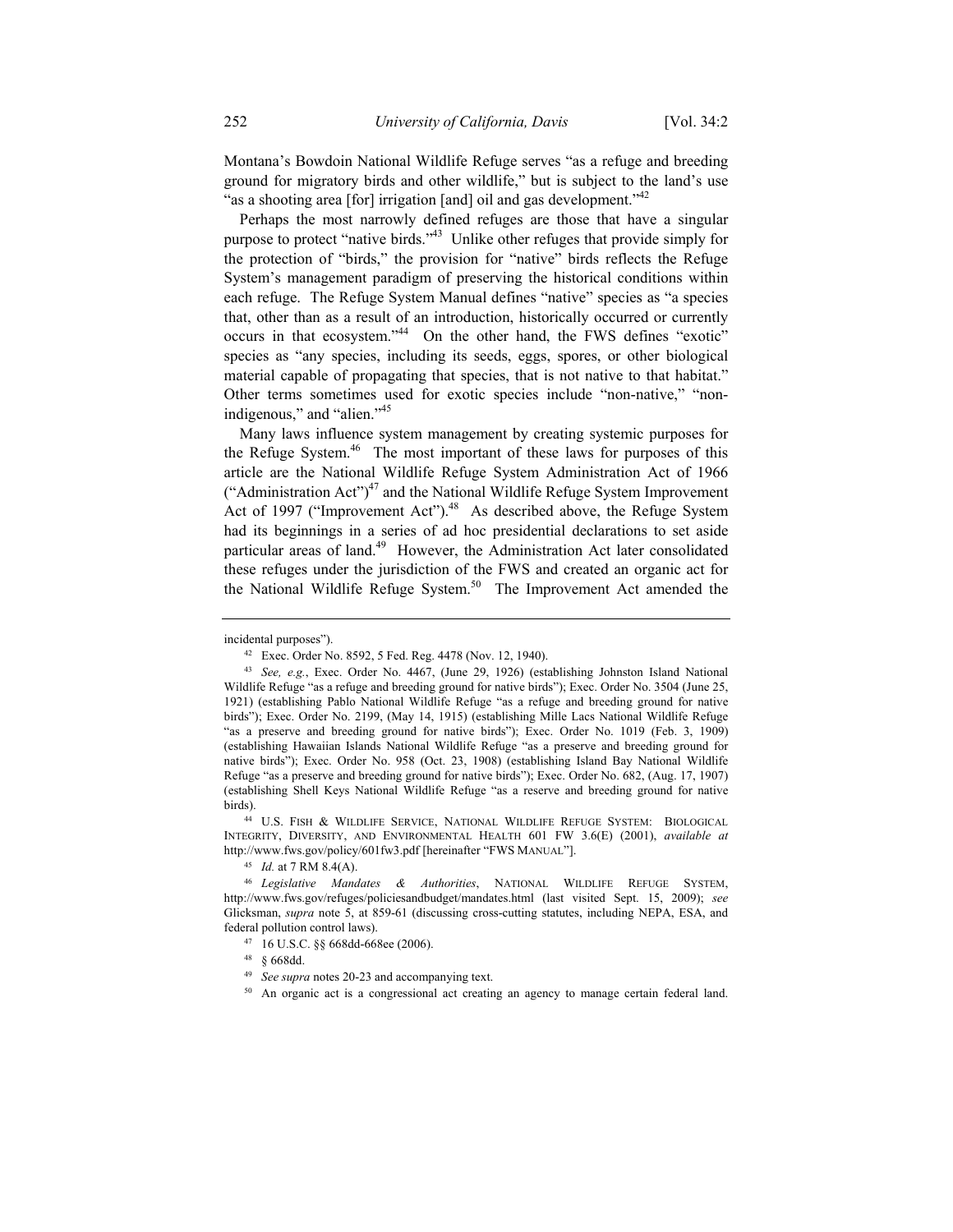Administration Act to ensure that the FWS manages the Refuge System as a national system of related lands, waters, and interests for the protection and conservation of wildlife.<sup>51</sup> In so doing, the Improvement Act established a unifying mission of wildlife conservation.<sup>52</sup> The Improvement Act states that the Refuge System's systemic purpose is "to administer a national network of lands and waters for the conservation, management, and, where appropriate, restoration of the fish, wildlife, and plant resources and their habitats within the United States for the benefit or present and future generations of Americans.<sup>553</sup> To achieve this Refuge System mission, the Improvement Act states that the Secretary of the Interior must:

(A) provide for the conservation of fish, wildlife, and plants, and their habitats within the System; (B) ensure that the biological integrity, diversity, and environmental health of the System are maintained for the benefit of present and future generations of Americans; ....<sup>54</sup>

 Although the Improvement Act provides an overall mission for the Refuge System, it does not guarantee systemic management.<sup>55</sup> This is because the Improvement Act provides that when an individual refuge purpose conflicts with the mission statement, the individual purpose will override the systemic purpose.56 Because of this "deference provision," FWS's management may continue to be disjointed and differ from refuge to refuge.<sup>57</sup>

To comply with the Improvement Act's provisions, the FWS adopted a set of policies in 2006.<sup>58</sup> One of these, the Goals and Refuge Purposes Policy ("Purposes Policy"), deals specifically with the role of individual refuge purposes in light of the system's new overarching mission.<sup>59</sup> Regarding the meaning of the Improvement Act's deference provision, the Purposes Policy

<sup>55</sup> *See* FISCHMAN, NATIONAL WILDLIFE, *supra* note 18, at 80 (stating that overall mission is necessary, but not sufficient condition for systemic management).<br><sup>56</sup> § 668dd(a)(4)(D).<br><sup>57</sup> *See* FISCHMAN, NATIONAL WILDLIFE, *supra* note 18, at 80.

Reg. 36404-01 (June 26, 2006).

*National Wildlife Refuge System Administration Act*, DIGEST OF FEDERAL RESOURCE LAWS OF INTEREST TO THE U.S. FISH AND WILDLIFE SERVICE, http://www.fws.gov/laws/lawsdigest/nwrsact .html (last visited Nov. 22, 2009). 51 *Id.*

<sup>52</sup> *See* 16 U.S.C. § 668dd(a)(1) (stating that Act's purpose is to "consolidat[e] the authorities relating to various categories of areas that Secretary administers for conservation of fish and wildlife").

<sup>53 § 668</sup>dd(a)(2).

<sup>54 § 668</sup>dd(a)(4)(A)-(B).

<sup>&</sup>lt;sup>58</sup> Policy on National Wildlife Refuge System Mission and Goals and Refuge Purposes, 71 Fed. Reg. 36,404 (June 26, 2006); Final Appropriate Refuge Uses Policy Pursuant to the National Wildlife Refuge System Improvement Act of 1997, 71 Fed. Reg. 36,408 (June 26, 2006); Final Wildlife-Dependent Recreational Uses Policy Pursuant to the National Wildlife Refuge System Improvement Act of 1997, 71 Fed. Reg. 36,418 (June 26, 2006). 59 Policy on National Wildlife Refuge System Mission and Goals and Refuge Purposes, 71 Fed.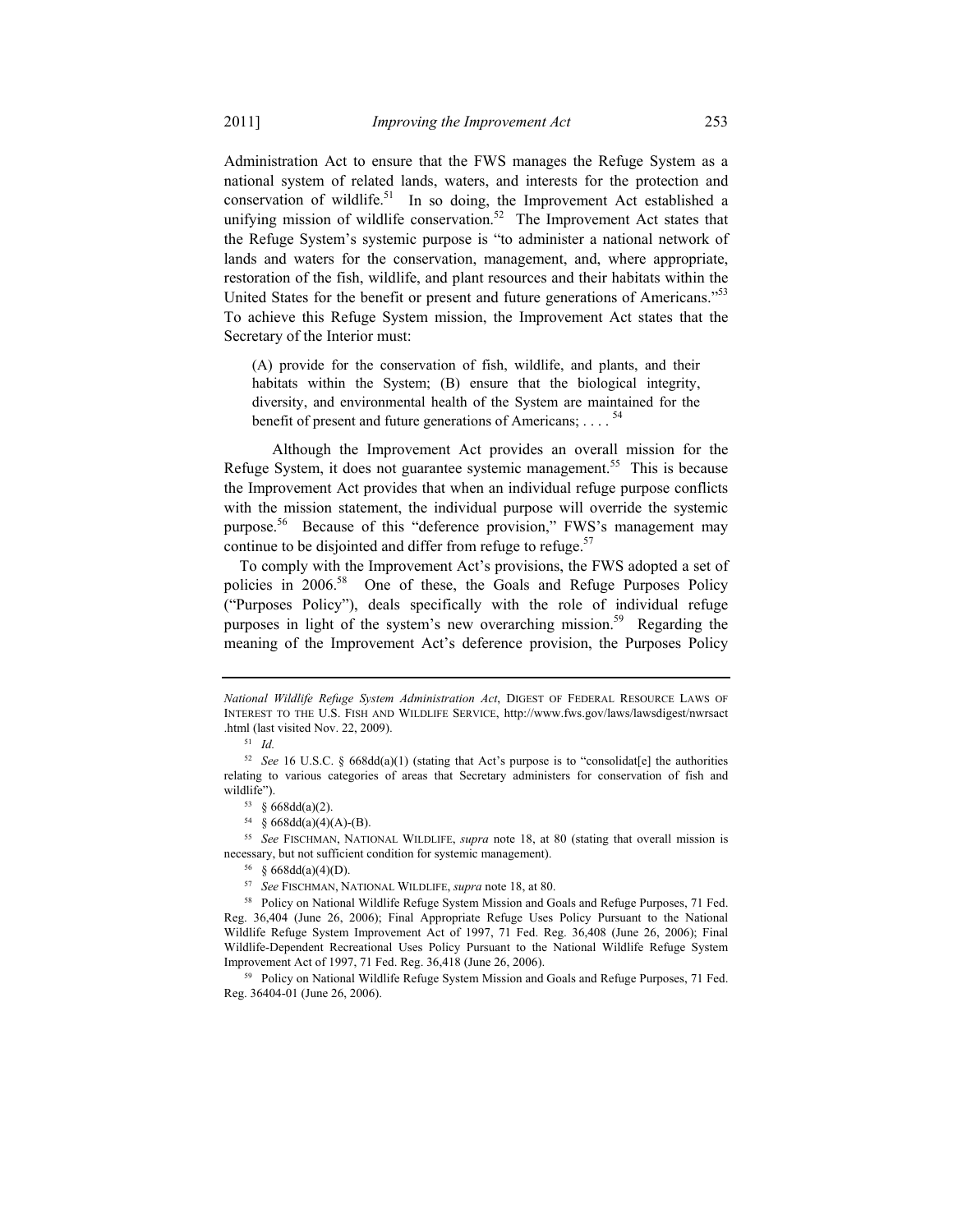instructs refuge managers in two principal ways. $60$  First, it states that more specific goals will trump general conservation objectives where they conflict.<sup>61</sup> One example of a conflict between an individual refuge purpose and systemic legislation can be found in the Ninth Circuit's *Schwenke v. Secretary of the Interior* decision regarding administration of the Charles M. Russell National Wildlife Refuge ("Refuge").<sup>62</sup> The *Schwenke* case involved interpretation of three competing authorities: (1) Executive Order 6910 (November 26, 1934), which established the Refuge and set forth the purpose of limited priority for grazing; (2) the Administration Act; and (3) a 1976 act that transferred shared jurisdiction over game ranges to FWS alone for the purpose of improving wildlife conservation.<sup>63</sup> Ranchers holding grazing permits on the Refuge sought declaratory judgments that livestock grazing on the Refuge should have higher priority over wildlife protection.<sup>64</sup> The Ninth Circuit held that, considered alone, the 1976 act heightened the priority of wildlife protection over grazing on the Refuge, pursuant to the systemic guidelines in the Administration Act. $65$ However, because the 1976 act did not expressly revoke the Executive Order that created the Refuge, the individual purpose set out in the Executive Order continued to control refuge management.<sup>66</sup>

 The second way in which the Purposes Policy implements the deference provision concerns situations in which there are not sufficient resources to satisfy both individual purposes and systemic purposes. The Policy incorporates the language of the deference provision and adds the following instruction: "[t]herefore, our first obligation is to fulfill and carry out the purpose(s) of each refuge."<sup>67</sup> In other words, even if there is no outright conflict between individual and systemic purposes, the FWS must resolve competition for resources in a manner that first fulfills individual refuge purposes. Given the

<sup>60</sup> *See infra* notes 61-67 and accompanying text.

<sup>61</sup> *Service Manual Chapters*, U.S. FISH & WILDLIFE SERVICE, pt. 601 § 1.15, http://www.fws .gov/policy/manuals/ [hereinafter "*Purposes Policy*"] (updated continually) (last visited Apr. 5, 2011).

<sup>62 720</sup> F.2d 571 (9th Cir. 1983). The opinion refers to it as the Charles M. Russell National Wildlife "Range," but for clarity purposes, this article refers to it as a "Refuge." This would be the more accurate way of describing the area according to Public Land Order 5635, which, in 1978, changed the name of the refuge to include "Refuge" in place of "Range." *See* Charles M. Russell National Wildlife Refuge and UL Bend National Wildlife Refuge, Montana, 72 Fed. Reg. 232,68175 (Dec. 4, 2007) (stating "[o]n February 25, 1963, the Fort Peck Game Range was redesignated the Charles M. Russell National Wildlife Range by Public Land Order 2951. . . . Public Land Order 5635 (1978) changed the name of the game refuge to Charles M. Russell National Wildlife Refuge and clarified the administration and management of the Refuge under the National Wildlife Refuge System Administration Act of 1966 (16 U.S.C 668dd-668ee)").

<sup>63</sup> *Schwenke*, 720 F.2d at 572-73.

<sup>64</sup> *Id.* at 572.

<sup>65</sup> *Id.* at 576.

<sup>66</sup> *Id.* at 577.

<sup>67</sup> Purposes Policy, *supra* note 61, at pt. 601 § 1.5.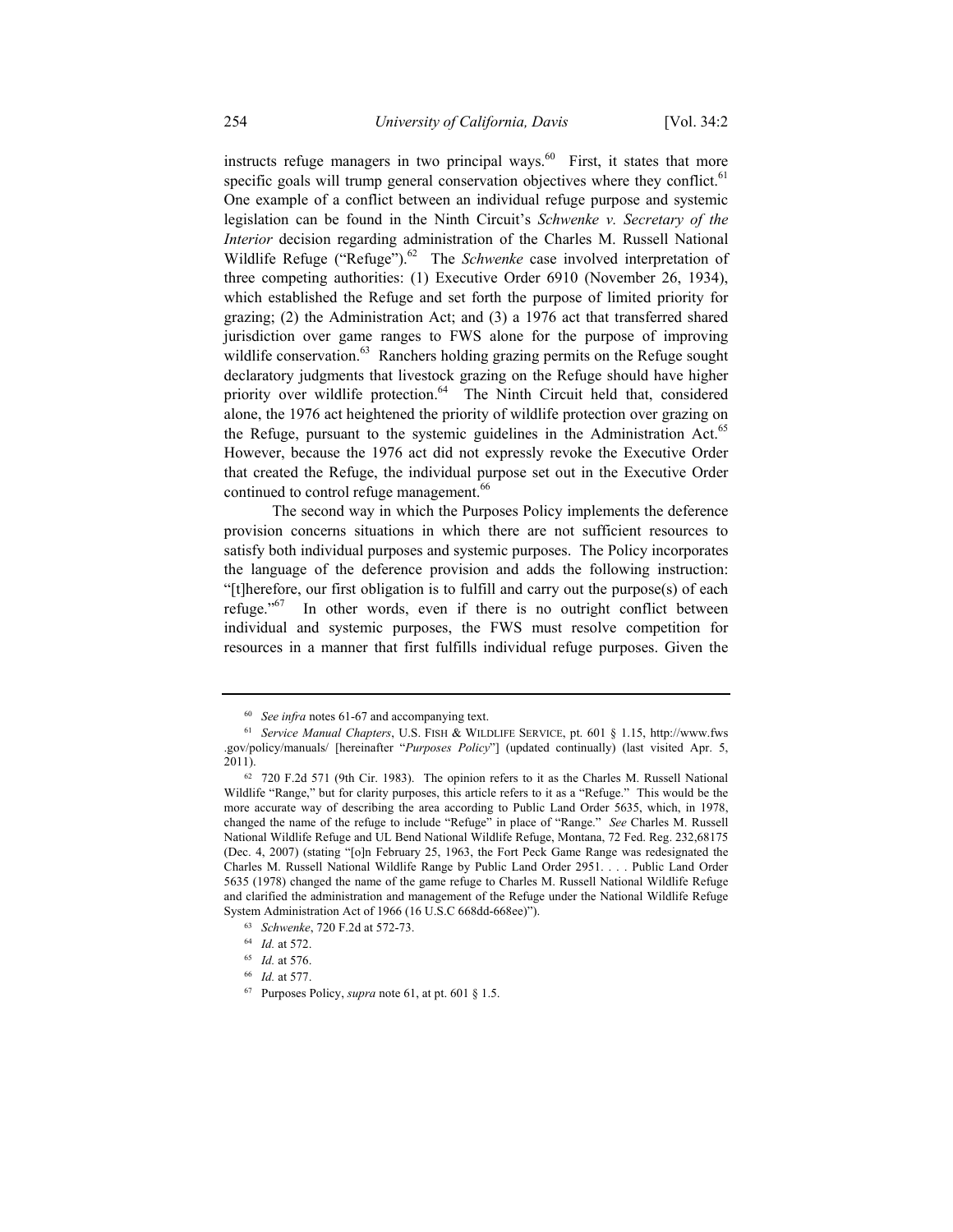realities of limited funding to cover all refuge purposes, this instruction renders systemic purposes an "unaffordable luxury."<sup>6</sup>

The foregoing discussion described some of the ways in which the legal structure of the Refuge System deals with conflicts between individual and systemic purposes. The following section describes an increasingly important potential source of conflict: the changes in wildlife behavior due to climate change. $69$ 

#### *B. Climate Change Consequences on Today's Wildlife Refuges*

Scientists who study the effects of climate change on the environment consider birds to be nature's "barometers."70 Like the proverbial canary in a coal mine, changes in a bird population's range, density, and composition are some of the first signs of environmental damage.<sup>71</sup> Several studies of bird populations show that such changes are taking place and that the cause is climate change.<sup>72</sup> The following discussion summarizes a few of the most recent studies on this phenomenon.<sup>73</sup>

In September 2009, United States Geological Survey ("USGS") scientists released a study documenting a dramatic shift in the winter distribution of the Pacific brant, a small, dark sea goose.<sup>74</sup> Historically, nearly ninety percent of the brant population wintered in Mexico, as opposed to their Alaskan breeding grounds.75 However, because Alaska's climate has sufficiently warmed over the last four decades, about thirty percent of the brant population now winter in Alaska.<sup>76</sup> The study's authors predict that, given predictions of increasingly warm temperatures and less ice at higher latitudes, "brant numbers will continue to increase in Alaska during the winter."<sup>77</sup> This is a significant finding because the Pacific brant is a geese species that traditionally winters at one of the highest

<sup>68</sup> Fischman, *From Words to Action*, *supra* note 19, at 93.

<sup>69</sup> *See infra* Part I.B.

<sup>70</sup> *See, e.g.*, Peter Fimrite, *Vast Shift in Bird Species Expected from Warming*, S.F. CHRONICLE, Sept. 2, 2009, at A1, *available at* http://www.sfgate.com/cgi-bin/article.cgi?f=/c/a/2009/09/02/ MNBT19E450.DTL (reporting scientist's remark that "birds are nature's barometers"); K.E. Schikorr & H.M. Swain, *Wading Birds–Barometer of Management Strategies in the Indian River Lagoon*, 57 BULL. MARINE SCI. 215, 215 (1995) (calling wading birds "barometer" of management strategies on Indian River Lagoon).

<sup>71</sup> *See supra* note 70 and accompanying text.

<sup>72</sup> *See infra* notes 74-91 and accompanying text.

<sup>73</sup> *See infra* notes 74-91 and accompanying text.

<sup>74</sup> David Ward et al., *Change in Abundance of Pacific Brandt Wintering in Alaska: Evidence of a Climate Warming Effect?*, 62 ARCTIC 301 (2009). 75 Press Release, U.S. Geological Survey, Opting Out of Migration: As Climate Warms,

Arctic-Nesting Geese Elect to Winter in Alaska Instead of Mexico (Sept. 9, 2009), *available at*  http://www.usgs.gov/newsroom/article.asp?ID=2302.

<sup>76</sup> *Id.*

<sup>77</sup> *Id.*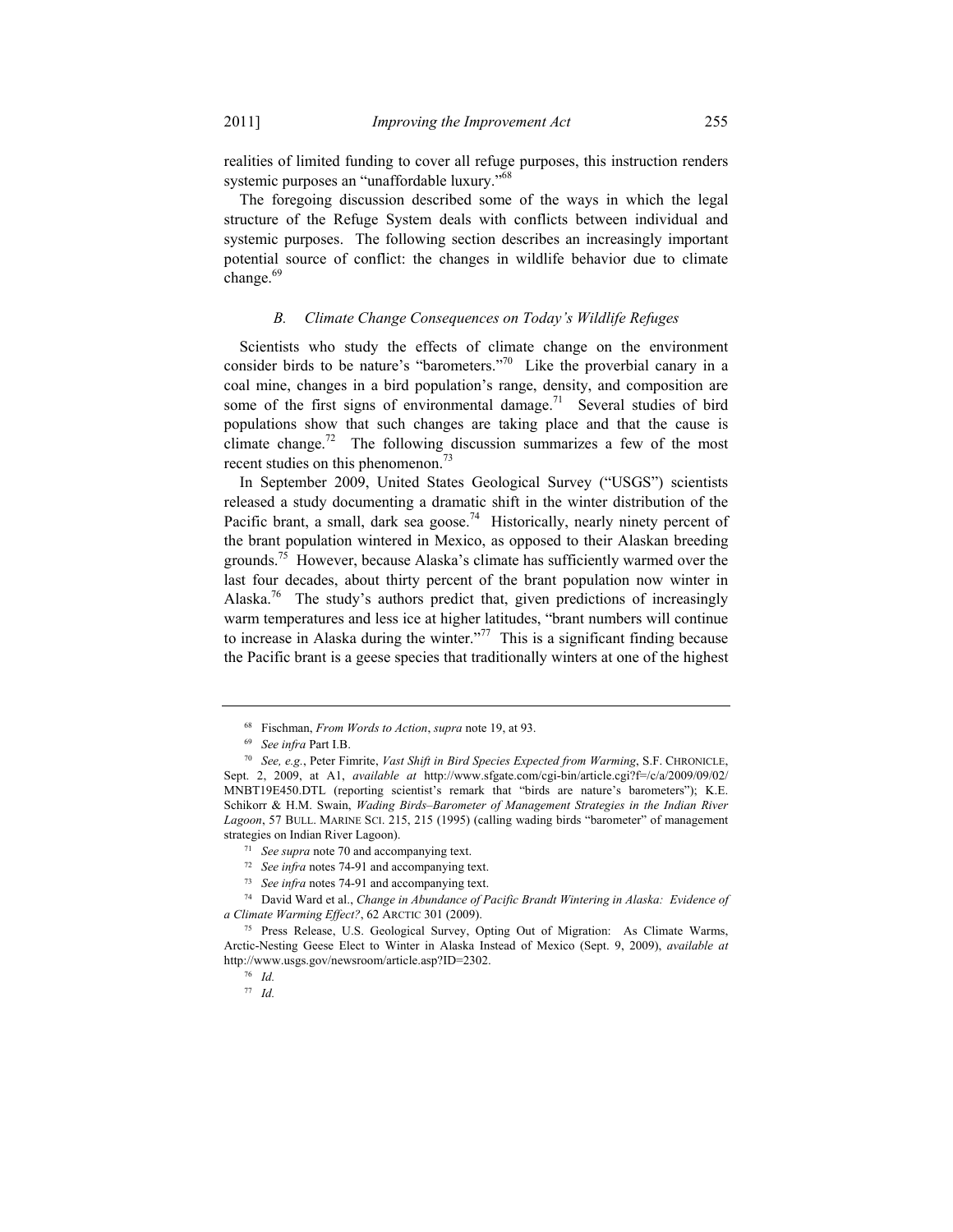latitudes.<sup>78</sup> This suggests that other species that normally breed in climates warmer than Alaska are also wintering at higher latitudes than they have in the past.<sup>79</sup> According to the study, the Pacific brant is "of federal management concern because its overall numbers have been declining steadily across its entire range since the early 1960s."<sup>80</sup> The study's findings suggest that climate change is responsible for this decline. $81$ 

The findings of the USGS study on the Pacific brant correspond with other recent studies on the effects of climate change on bird populations.<sup>82</sup> A September 2009 Point Reyes Bird Observatory ("PRBO") Conservation Science study predicts that the changes in population ranges and adaptive behavior that would normally occur over tens of thousands of years will actually occur within the next sixty years because of climate change.<sup>83</sup> Not only will some species decline significantly while others increase, the actual community compositions will reshuffle and exist in historically unique combinations.<sup>84</sup> One of the study's specific predictions is the migration of the California thrasher, rufus-crowed sparrow, and ash-throated flycatcher to the Point Reyes Peninsula.<sup>85</sup> At that point, the species will commune with strangers such as the purple finch and black-throated gray warbler.<sup>86</sup> When species exist in different and unusual combinations, food and prey might not be available, and they will interact in unanticipated ways.<sup>87</sup>

One solution to this type of problem is assisted migration.<sup>88</sup> Assisted migration is when humans physically moving certain individuals or populations of species that either cannot or will not migrate on their own.<sup>89</sup> Failure to

84 Fimrite, *supra* note 70 (reporting on Stralberg study).

<sup>78</sup> *Id.*

<sup>79</sup> *See id.* (suggesting that environmental conditions have changed for one of northernmost wintering geese populations).<br><sup>80</sup> *Id.* 

<sup>81</sup> *Id.*

<sup>82</sup> *See infra* notes 83-94 and accompanying text; Herb Wilson, *Climate Change a Great Concern for Bird Population,* MORNING SENTINEL, March 16,2010, *http://morningsentinel.maine today.com/sports/stories/6200893.html* (reporting National Audubon Society study predicting average shift northward for 117 out of 305 bird species). 83 Diana Stralberg et al., *Re-Shuffling of Species with Climate Disruption: A No-Analog Future* 

*for California Birds?*, PLOS ONE, *available at* http://www.plosone.org/article/info:doi%2F10 .1371%2Fjournal.pone.0006825. PRBO was founded as Point Reyes Bird Observatory in 1965. *PRBO Conservation Science: About*, PRBO, http://www.prbo.org/cms/37 (last visited Dec. 22, 2009).

<sup>85</sup> *Id.*

<sup>86</sup> *Id.*

<sup>87</sup> *Id.*

<sup>88</sup> *See generally* Julie Lurman Joly & Nell Fuller, *Advising Noah: A Legal Analysis of Assisted Migration*, 39 ENVTL. L. REP. NEWS & ANALYSIS 10413 (2009) (arguing that assisted migration is a desirable and feasible solution to problems of climate change on United States public lands management).

<sup>89</sup> *Id.* at 10413.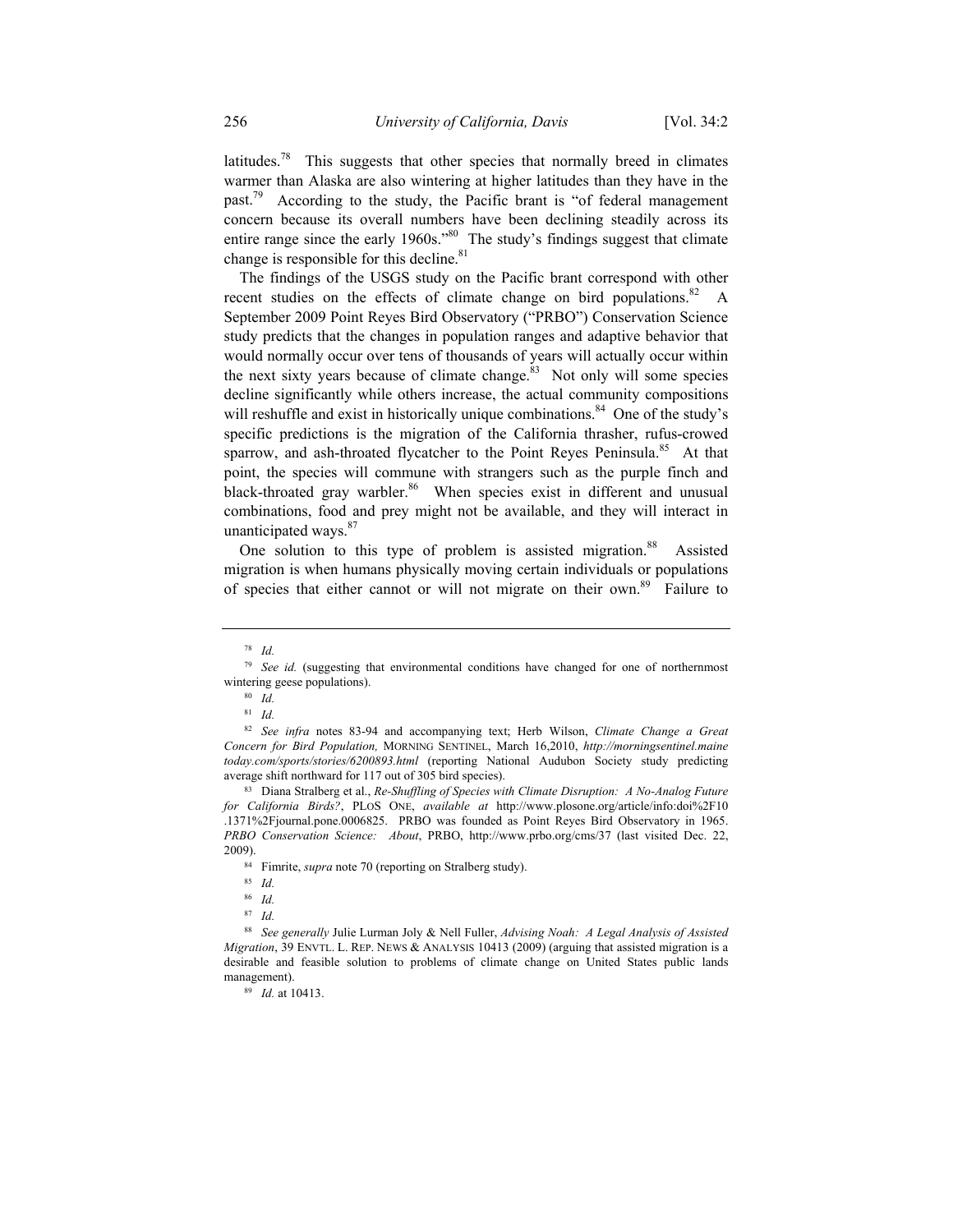migrate may occur due to species' inherent nature or to the fragmented nature of habitat because of climate change.<sup>90</sup> "Assisted migration efforts may also include" the more passive approach "of creating new migratory corridors through which species could migrate independently."<sup>91</sup> Because of the uncertainties and risk of further upsetting the balance of nature, assisted migration is currently a controversial idea.<sup>92</sup> However, some scientists believe that it may be the only way to save some of the world's biodiversity.<sup>93</sup>

One of the scientists of the PRBO study expressed hope that the study inspires a more collaborative effort to protect ecosystems instead of just individual species.<sup>94</sup> In fact, around the same time that the USGS and PRBO studies were released, both the Department of Interior itself and the FWS, an operating unit within the Department of Interior, released plans to protect the ecosystems under their jurisdiction.<sup>95</sup>

## *C. Federal Efforts to Improve Public Lands Management in the Context of Climate Change*

Efforts to coordinate conservation efforts among the plethora of federal public lands management agencies are relatively recent.<sup>96</sup> The following discussion summarizes the major initiatives that the Department of Interior and FWS have taken to improve management strategies in the face of climate change. $97$ 

On September 14, 2009, the Department of Interior signed Secretarial Order Number 3289, entitled "Addressing the Impacts of Climate Change on America's Water, Land and Other Natural and Cultural Resources."<sup>98</sup> The order's purpose is to address the effects of climate change on public lands by increasing coordination between Interior bureaus and other groups.<sup>99</sup> At the

<sup>90</sup> *Id.*

<sup>91</sup> *Id.*

<sup>92</sup> Carl Zimmer, *A Radical Step to Preserve a Species: Assisted Migration*, N.Y. TIMES, Jan. 23, 2007, *available at* http://www.nytimes.com/2007/01/23/science/23migrate.html.

<sup>93</sup> *Id.*

<sup>94</sup> Peter Fimrite, *Vast Shift in Bird Species Expected from Warming*, SAN FRANCISCO CHRONICLE A-1, 9/2/2009, *available at* http://www.sfgate.com/cgi-bin/article.cgi?f=/c/a/2009/09 /02/MNBT19E450.DTL*.*

<sup>95</sup> *See infra* Part I.C. 96 *See infra* notes 98-125 and accompanying text. Currently, the Department of Interior employs about 67,000 people in eight different bureaus: National Park Service, U.S. Fish and Wildlife Service, Bureau of Indian Affairs, Bureau of Land Management, Office of Surface Mining, Minerals Management Service, U.S. Geological Survey, and Bureau of Reclamation. *See* Polansky, *supra* note 24.

<sup>97</sup> *See infra* notes 98-125 and accompanying text.

<sup>98</sup> Press Release, U.S. Dep't of Interior, Salazar Launches DOI Climate Change Response Strategy (Sept. 14, 2009), *available at* http://www.doi.gov/news/pressreleases/Salazar-Launches-DOI-Climate-Change-Response-Strategy.cfm. 99 *See id.* (stating that order establishes framework through which Interior bureaus will

coordinate climate change science and resource management strategies).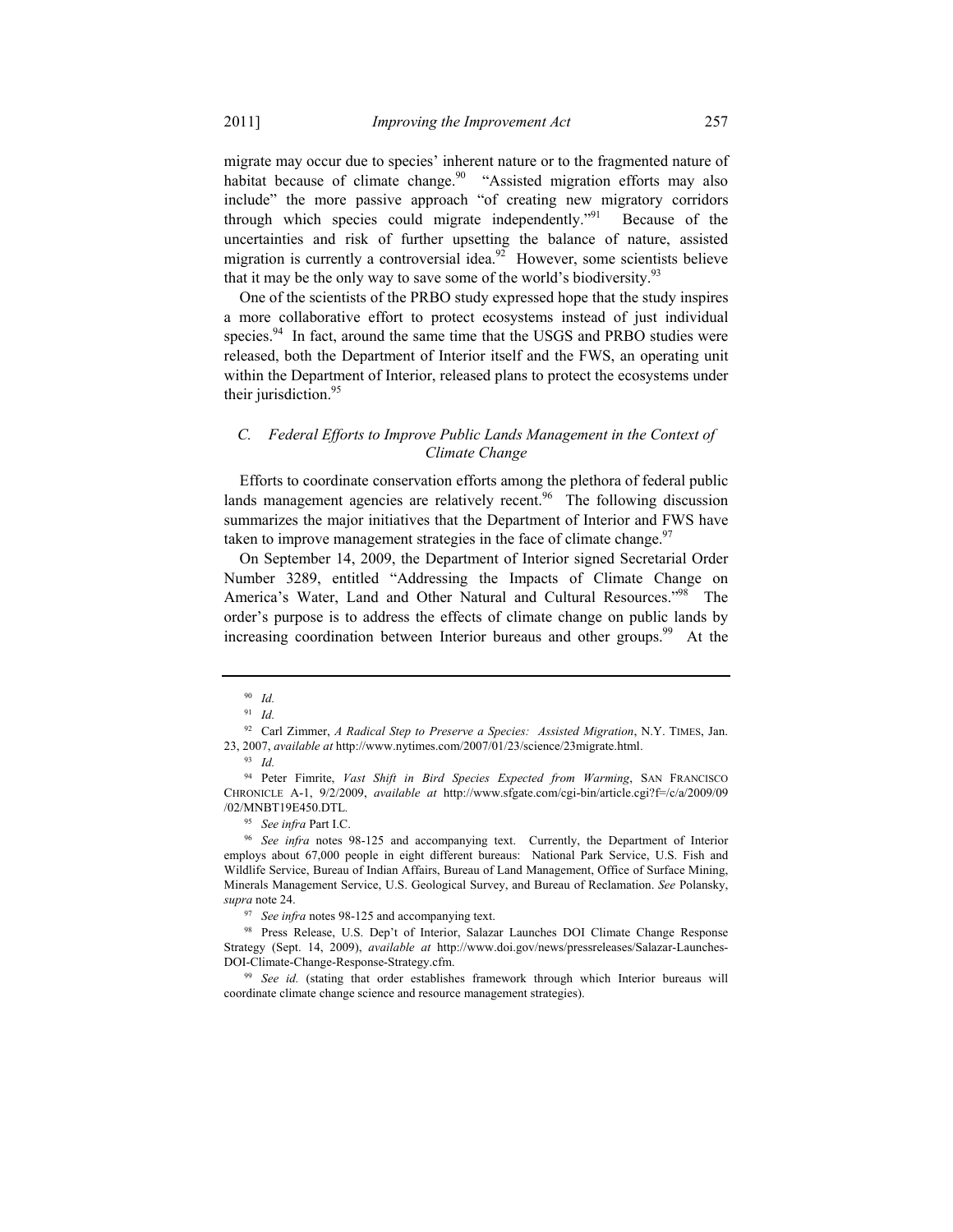signing, Department of Interior Secretary Ken Salazar acknowledged that the order is a response to the historically disjointed nature of public lands management: "This is one house which frankly over its history . . . has been divided, with every one of its agencies doing its own thing."<sup>100</sup>

The order sets forth a tripartite framework to coordinate response efforts among Interior bureaus, federal agencies, state and local governments, and private landowners.<sup>101</sup> This framework consists of a new Climate Change Response Council, eight Regional Climate Change Response Centers ranging from Alaska to the Northeast, and a network of Landscape Conservation Cooperatives.102 The Council will help Interior bureaus share scientific information regarding the impacts of climate change.<sup>103</sup> In turn, the Centers will synthesize this information and help resource managers implement corresponding management strategies.<sup>104</sup> The Cooperatives aim to address impacts on a landscape or regional level, beyond traditional refuge, Bureau of Land Management ("BLM") unit, or National Park borders.<sup>105</sup> The Cooperatives will not be limited to federal efforts, but will also engage local governments, state governments, and the public.<sup>106</sup> One purpose of the Cooperatives will be to develop strategies to mitigate climate change impacts on wildlife migration. $107$ 

It is too early to determine the effectiveness of the order, but the outlook appears to be optimistic. Brenda Ekwurzel, climate scientist at the Union of Concerned Scientists, believes that "the United States will be much better prepared to respond to the current and coming changes due to global warming."<sup>108</sup> Department of Interior employee Mike Pellant, who is the Great Basin Restoration Initiative coordinator, believes that the order will lead to more public and agency support of the efforts to solve the problem of invasive cheatgrass in the Great Basin.<sup>109</sup> However, it is unclear how much additional resources the Interior will devote to support the new strategy.<sup>110</sup> Salazar noted

<sup>103</sup> *Id.*

<sup>104</sup> *Id.*

<sup>105</sup> *Id.*

<sup>106</sup> *Id.*

<sup>107</sup> *Id.*

<sup>109</sup> *Id.*

110 *Id.*

<sup>100</sup> Ayesha Rascoe, *U.S. Interior Dept Seeks Better Climate Cooperation*, REUTERS, Sept. 14, 2009, http://www.reuters.com/article/environmentNews/idUSTRE58D5GE20090914. 101 *See* Press Release, U.S. Dep't of Interior, Salazar Launches DOI Climate Change Response

Strategy (Sept. 14, 2009), *available at* http://www.doi.gov/news/pressreleases/Salazar-Launches-DOI-Climate-Change-Response-Strategy.cfm (providing summary of three basic parts of framework including council, centers, and cooperatives). 102 *Id.*

<sup>108</sup> Juliet Eilperin, *Interior Launches Climate Strategy: New Council's Aim Is to Help Curb Warming*, WASHINGTON POST, Sept. 15, 2009, *available at* http://www.washingtonpost.com/wpdyn/content/article/2009/09/14/AR2009091403307.html?hpid=moreheadlines.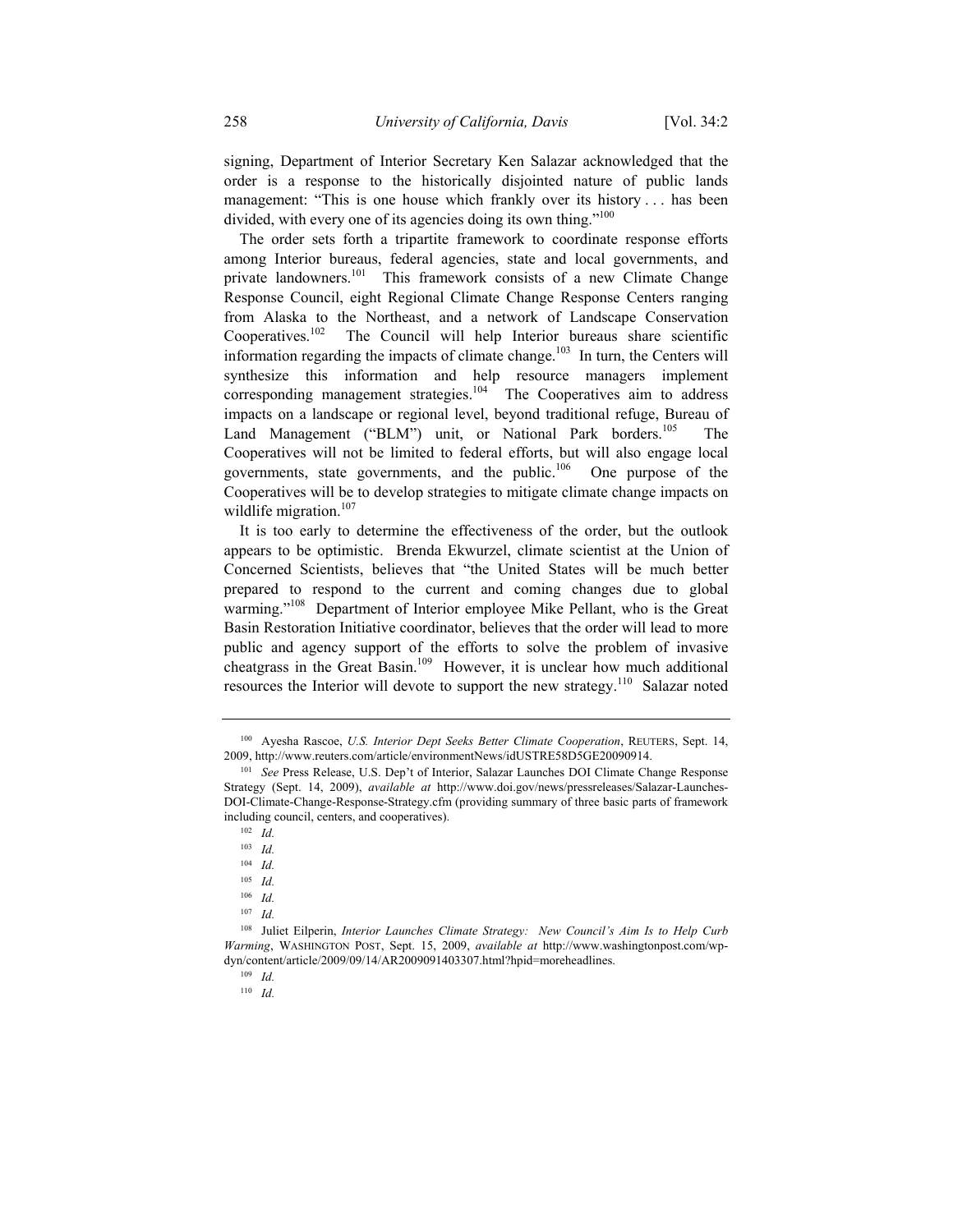that the Department of Interior will require funds beyond the ten million dollars the USGS has already received to address climate change.<sup>111</sup>

On September 23, 2009, FWS released its own proposed Strategic Plan and Five-Year Action Plan ("Action Plan") to respond to the impacts of climate change on wildlife and their habitats.<sup>112</sup> Both plans were up for public review until November 23, 2009.<sup>113</sup> The Strategic Plan describes FWS's goals and objectives in building a coordinated strategy to respond to the impacts of climate change.<sup>114</sup> The Action Plan consists of three basic strategies.<sup>115</sup> The first strategy is adaptation, whereby the FWS pledges to help fish, wildlife, and their habitats adapt to climate change.<sup>116</sup> The second strategy is mitigation, whereby the FWS aims to reduce levels of greenhouse gases in the atmosphere.<sup>117</sup> The third strategy is engagement, whereby the FWS will collaborate with other federal agencies and non-federal groups in developing solutions to climate change problems.118 Within each of these three categories, there are several specific objectives.<sup>119</sup> Of particular interest is Objective 2.6 which acknowledges the likely existence of legal barriers to addressing climate change:

 Objective 2.6: Evaluat[ing] Fish and Wildlife Service Laws, Regulations, and Policies to Identify Barriers To and Opportunities for Successful Implementation of Climate Change Actions. We will focus particularly on determining the need to develop new policies (e.g., for managed relocation) and necessary revisions of existing policies (e.g., what constitutes native, invasive, or exotic species). $120$ 

The FWS's Action Plan details the specific actions that the FWS will take during the fiscal years 2009 through 2013 to implement the goals and objectives in the Strategic Plan.<sup>121</sup> The specific actions proposed to meet Objective 2.6 consist of a series of legal and policy reviews throughout the organization hierarchy within the FWS, culminating in actual revision and review of both the

<sup>111</sup> *Id.*

<sup>112</sup> Press Release, U.S. Fish and Wildlife Serv., Service Releases Climate Change Strategy for Public Review & Comment (Sept. 23, 2009) *available at* http://www.fws.gov/news/News Releases/showNews.cfm?newsId=E79B541B-E2B2-1661-CE45BAD69C7597F7.

<sup>113</sup> *Id.*

<sup>114</sup> *Id.*

<sup>115</sup> U.S. FISH & WILDLIFE SERV., STRATEGIC PLAN FOR RESPONDING TO ACCELERATING CLIMATE CHANGE 18-26 (2010), available at http://www.fws.gov/home/climatechange/pdf/ ccstrategicplan.pdf [hereinafter "*Strategic Plan*"].

<sup>116</sup> *Id.*

<sup>117</sup> *Id.*

<sup>118</sup> *Id.*

<sup>119</sup> *See id. at 19-30.*

<sup>120</sup> *Id. at 22.*

<sup>121</sup> *See* U.S. FISH & WILDLIFE SERV., A FIVE-YEAR ACTION PLAN 1 (2009), *available at www.fws.gov/home/climatechange/pdf/ClimateActionPlan.pdf* [hereinafter "*Action Plan*"].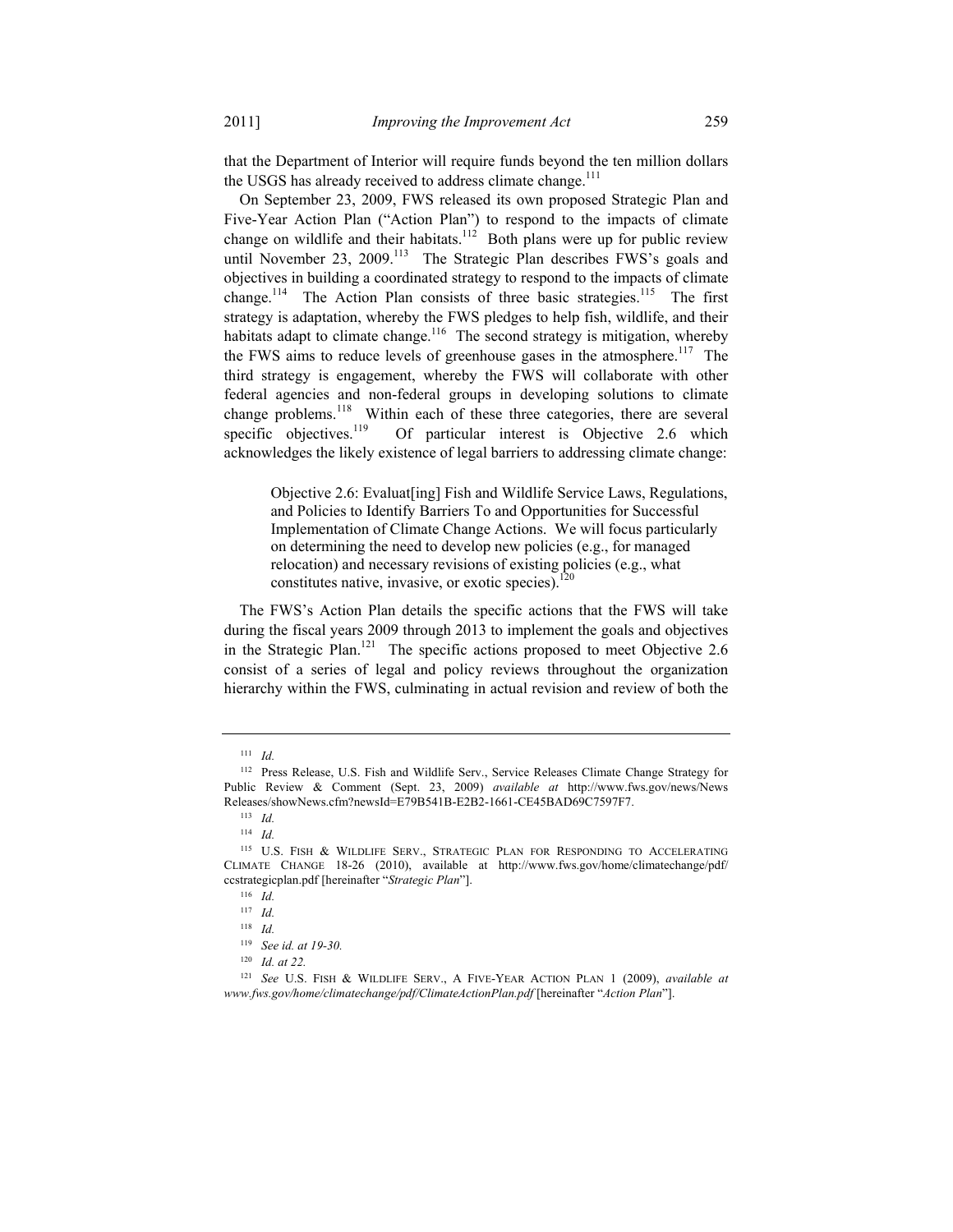Action Plan and Strategic Plan in early 2010.<sup>122</sup>

As described above, both the Department of Interior as a whole and the FWS in particular have recently expressed a commitment to reforming management of public lands in light of climate change.<sup>123</sup> However, there has not yet been any corresponding or analogous action on the part of the President or Congress that would affect public lands management regarding climate change. The following section discusses the limits of what FWS can do within the Refuge System's current legal framework to fully realize its Strategic Plan objectives.<sup>124</sup>

## II. THE CURRENT MANAGEMENT STRUCTURE OF THE REFUGE SYSTEM CANNOT FULLY ADDRESS THE PROBLEMS OF CLIMATE CHANGE

The Refuge System's approach to wildlife conservation is to set aside particular areas of land which certain species historically occupied and to direct management efforts towards maintaining historical conditions.<sup>125</sup> However, the bird population studies show that the problem that climate change imposes on public lands management is not simply one of species decline.<sup>126</sup> Rather, the problem is the need for species to move to new areas as changes in climate shift the locus of suitable living conditions, usually to higher latitudes or altitudes.<sup>127</sup> When the geographical range of a wildlife population changes, it changes the balance that public lands managers must maintain in a refuge's ecosystem.<sup>128</sup> Even the FWS itself acknowledged in its Strategic Plan that, due to climate change, "we can no longer assume that the future will look like the past."<sup>129</sup> The following section argues that the current Refuge System is ill equipped to effectively address the challenges of climate change. It cannot fully accommodate the Department of Interior and FWS's recently stated strategies to combat climate change.<sup>130</sup>

#### *A. Climate Change Will Render Some Refuge Purposes Obsolete*

Changes in the behavior and geographic distribution of wildlife populations will require a corresponding change in public lands management.<sup>131</sup> However, the Improvement Act's deference provision requires FWS to direct its

<sup>122</sup> *Id.*

<sup>123</sup> *See supra* notes 99-122 and accompanying text.

<sup>124</sup> *See infra* Part II.

<sup>125</sup> *See* FWS MANUAL, *supra* note 44, at 601 FW 3.11(C).

<sup>126</sup> *See supra* Part I.B.

<sup>127</sup> *See supra* Part I.B.

<sup>128</sup> *See infra* Part II.A-B.

<sup>129</sup> Strategic Plan, *supra* note 115, at 8.

<sup>130</sup> *See infra* Part II.A-B.

<sup>131</sup> *See supra* Part I.B. *See generally* Strategic Plan, *supra* note 115 (discussing FWS's need to change management policy in light of climate change).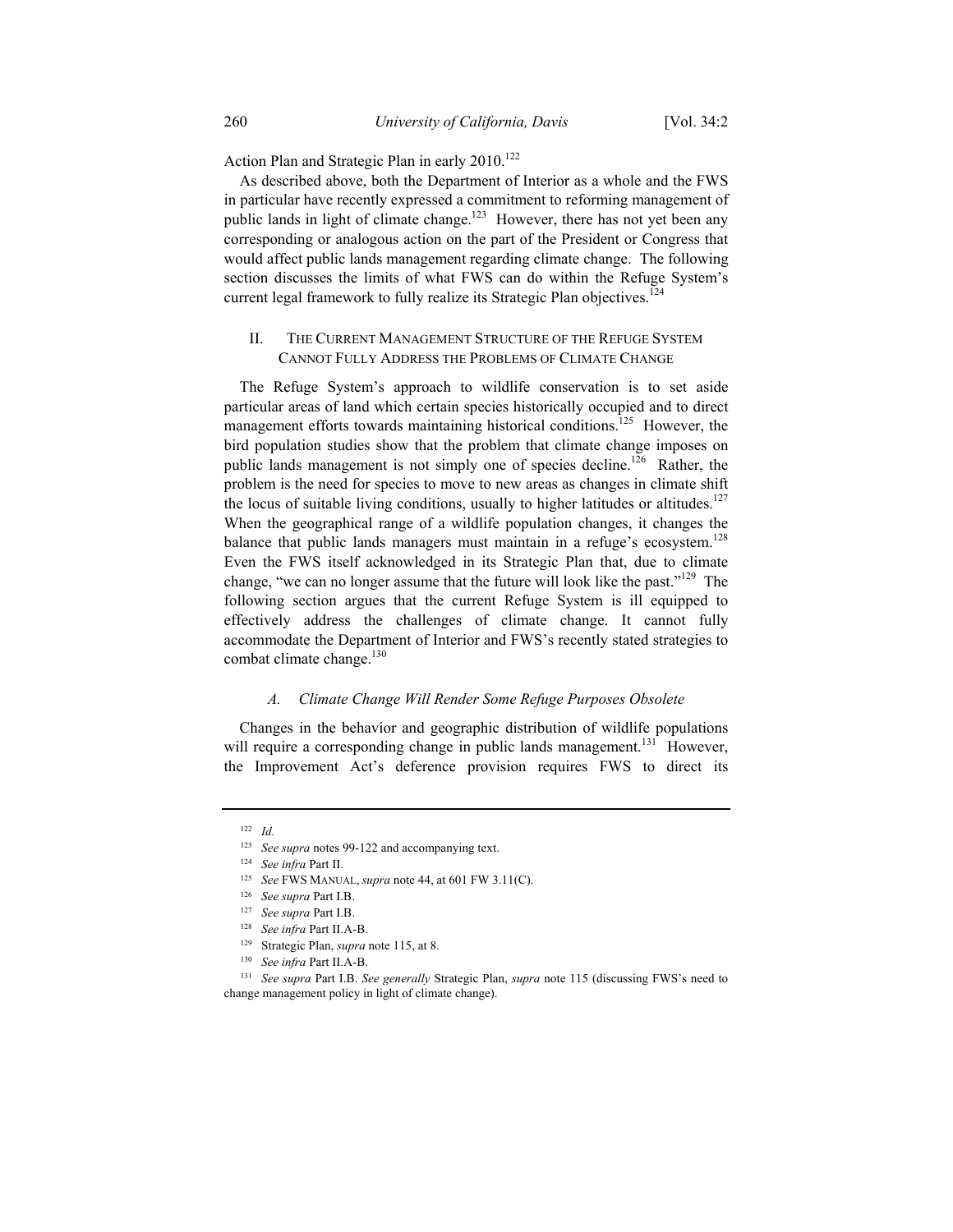management according to the refuge's individual purpose first and to the Improvement Act's systemic goals second.<sup>132</sup> This aspect of the framework will constitute a severe limitation as climate change causes original purposes to become obsolete. As a refuge's individual purpose becomes obsolete, there will be an unnecessary waste in management resources directed towards maintaining such a refuge. Because of the deference provision, FWS will remain bound to allocate resources towards outdated or obsolete purposes instead of systemic purposes.

A scenario in which a refuge's original purpose may become obsolete is when a refuge's target species (e.g., "bison") or type of species (e.g., "native birds") no longer lives there in historically significant numbers.<sup>133</sup> Many refuges have a purpose to protect "migratory birds,"134 and the bird population studies show that significant shifts are already occurring among several species.<sup>135</sup> Other species for which refuges were created are in the process of migrating or have a need to migrate, but cannot do so effectively.<sup>136</sup> The question of exactly which species are most sensitive to climate change and which are migrating is entirely scientific.<sup>137</sup> However, there is enough scientific evidence to show that certain refuge purposes will no longer be relevant in the near future.<sup>138</sup>

When a refuge loses the purpose for which it was created, the FWS would not necessarily lack any basis on which to direct refuge management efforts.<sup>139</sup> If a purpose becomes obsolete, the Improvement Act's systemic goals would "take over," because there would be no actual conflict between any refuge purpose and the mission statement.<sup>140</sup> However, there could still be conflict in the interim, as a refuge purpose becomes increasingly outdated.<sup>141</sup> This conflict would arise when systemic goals would require the introduction of technically "exotic" species into a refuge, as explained below.<sup>142</sup>

## *B. Climate Change Will Increase Instances of Conflict with Organic Legislation*

Another important management problem that climate change may create for

<sup>132</sup> *See supra* notes 67-68 and accompanying text.

<sup>&</sup>lt;sup>133</sup> See supra 29-36 and accompanying text.

<sup>134</sup> *See* sources cited *supra* note 31.

<sup>135</sup> *See supra* Part I.B.

<sup>136</sup> *See* Griffith et al., *supra* note 23, at 1045 (stating that climate change will likely affect "habitat specialists," "populations on the edges of their . . . [ranges]," "species [occupying] fragmented or restricted ranges," and "poor colonizers"). 137 *See supra* Part I.B.

<sup>138</sup> *See generally* Brad Griffith et al., *supra* note 23 (discussing need for changes to management of Refuge System due to climate change).

<sup>139</sup> *See supra* 55-59 and accompanying text.

<sup>140</sup> *See supra* notes 55-59 and accompanying text.

<sup>141</sup> *See infra* Part II.B.

<sup>142</sup> *See infra* Part II.B.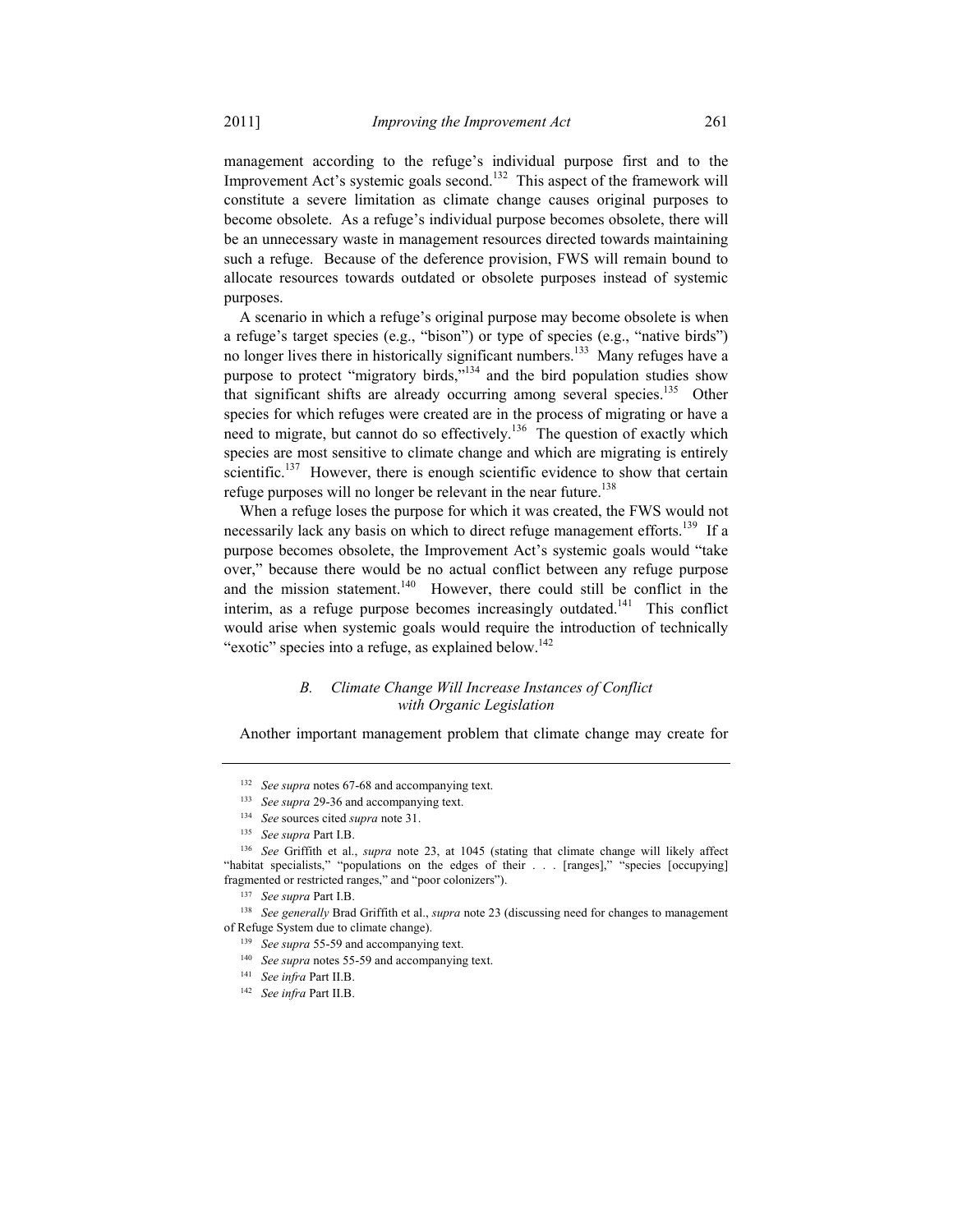refuges is when a refuge's original purpose conflicts with the Improvement Act's mission statement. As described above, the Improvement Act's purpose is to "ensure that the biological integrity, diversity, and environmental health of the System are maintained for the benefit of present and future generations of Americans."<sup>143</sup> In addressing climate change problems, managing for the system as a whole may require compromises on the individual refuge level that would be against refuges' original purposes. As discussed above, such compromises would occur due to the Improvement Act's deference to individual refuge purposes when in conflict with systemic purposes.<sup>144</sup>

One example of a necessary compromise would be that of introducing nonnative, or "exotic" species into refuges under an assisted migration plan.<sup>145</sup> Under the FWS's policy regarding the Improvement Act, refuge boundaries are one-way doors in the context of assisted migration.<sup>146</sup> In other words, moving animals out of a refuge would not be a problem, but moving other animals in would be a problem, unless the animal is a threatened or endangered species:

 Unless we determine that a species was present in the area of a refuge under historic conditions, we will not introduce or maintain the presence of that species for the purpose of biological diversity. We may make exceptions where areas are essential for the conservation of a threatened or endangered species and suitable habitats are not available elsewhere. In such cases, we strive to minimize unnatural effects and to restore or maintain natural processes and ecosystem components to the extent practicable without jeopardizing refuge purposes.<sup>147</sup>

Even if FWS revised this policy or broadened the definition of "native" species, the problem of conflict with the Improvement Act would still exist in refuges that specify the protection of a certain species.<sup>148</sup> Systemic goals might favor relocating certain wildlife into a refuge where it would compete with the refuge's target species.<sup>149</sup> However, under the Improvement Act, the refuge's original purpose to protect the target species would override the systemic purpose and forbid this relocation.<sup>150</sup>

Other conflicts are likely to occur in other types of narrowly defined refuges.151 As discussed above, some refuges have purposes that do not relate to

<sup>143 16</sup> U.S.C. § 668dd(a)(4)(B) (2006).

<sup>144</sup> *See supra* notes 55-57 and accompanying text.

<sup>145</sup> *See supra* note 45 and accompanying text.

<sup>146</sup> FWS MANUAL, *supra* note 44, at 601 FW 3.11(C).

<sup>147</sup> *Id.*

<sup>148</sup> *See supra* notes 28-29, 39-40 and accompanying text.

<sup>149</sup> *See supra* notes 88-93 and accompanying text.

<sup>150</sup> *See* 16 U.S.C. § 668dd(a)(4)(D) (2006) (stating that refuge purpose must override mission purpose in case of conflict).

<sup>&</sup>lt;sup>151</sup> See infra notes 152-153 and accompanying text.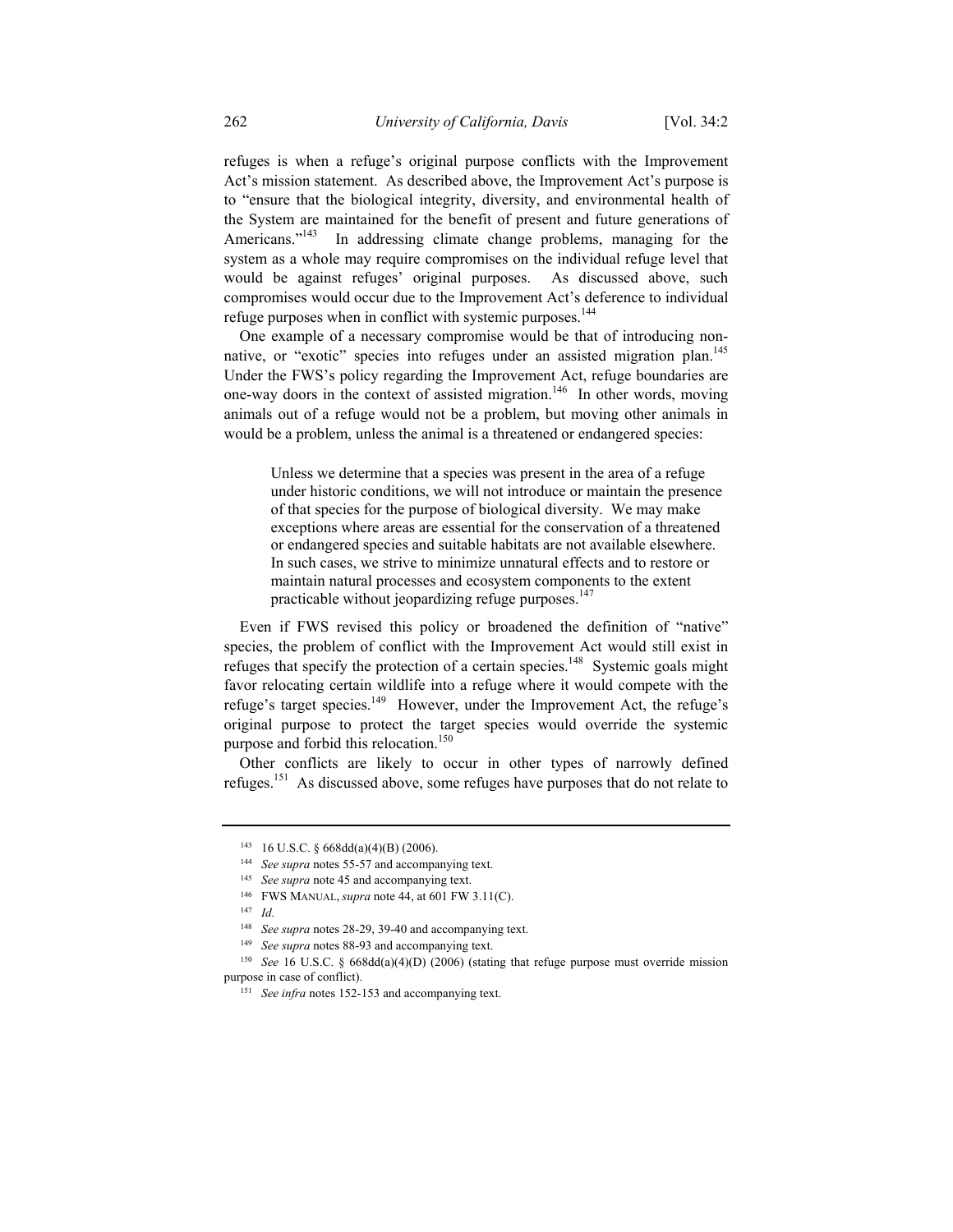conservation, such as mining, drilling, and hunting.<sup>152</sup> If any action furthering a systemic goal conflicts with such purposes, the original purpose would override it under the Improvement Act.<sup>153</sup>

Both initiatives of the Department of Interior and FWS acknowledge the need to identify and remove existing legal barriers to create climate change solutions at landscape levels.154 Indeed, there are many policies that the Interior and FWS can simply revise to allow refuge managers to implement systemic goals, such as adopting a new definition of "native" species.<sup>155</sup> However, the Improvement Act's mandate to prefer original refuge purposes will remain as a barrier to what FWS can do to protect wildlife from climate change.<sup>156</sup>

#### III. A PROPOSAL

As previously described, even though the Department of Interior and FWS have announced a commitment to integration and new thinking in management, the very design of the system places legal limits on FWS's efforts to address climate change.157 Even if FWS changes its policies in key areas such as the definition of "native" versus "exotic" species and its policy regarding assisted migration, the Improvement Act still acts as the absolute upper limit as to how much FWS can do.<sup>158</sup> The following section presents two proposals, in order of preference, to alleviate this problem.<sup>159</sup>

#### *A. Amend the Organic Act*

The Improvement Act's deference to individual refuge purposes where they conflict with a provision in organic legislation is a major obstacle blocking systemic management approaches to climate change.<sup>160</sup> This raises the question

<sup>152</sup> *See, e.g.*, Exec. Order No. 9292, 8 Fed. Reg. 41 (Dec. 31, 1942) (establishing Hailstone National Wildlife Refuge with exceptions for "primary use for the purpose of oil and gas development"); Exec. Order No. 7938, 3 Fed. Reg. 1944 (Oct. 4, 1938) (establishing Breton National Wildlife Refuge with exceptions for "recovery of the oil and gas deposits from any of the island areas under the mineral leasing act"); Exec. Order No. 7795, 3 Fed. Reg. 225 (Jan. 21, 1938) (establishing Huron National Wildlife Refuge with exceptions for "the quarrying of stone . . . and the maintenance of the Huron Island Light Station"); Exec. Order No. 7509, 1 Fed. Reg. 2482 (Dec. 11, 1936) (establishing Charles M. Russell National Wildlife Refuge with exceptions for "mining," upper limits for certain species' populations, and "domestic livestock"). 153 *See* 16 U.S.C. § 668dd(a)(4)(D) (stating that refuge purpose must override mission purpose

in case of conflict). 154 Rascoe, *supra* note 100; Strategic Plan, *supra* note 115, at 22.

<sup>155</sup> *See, e.g.*, Strategic Plan, *supra* note 115, at 22 (noting possibility of need to adopt new definition of "native").

<sup>156</sup> *See supra* notes 55-57 and accompanying text.

<sup>157</sup> *See supra* Part II.

<sup>158</sup> *See supra* Part II.B.

<sup>159</sup> *See infra* Part III.A-B.

<sup>160</sup> *See supra* Part II.B.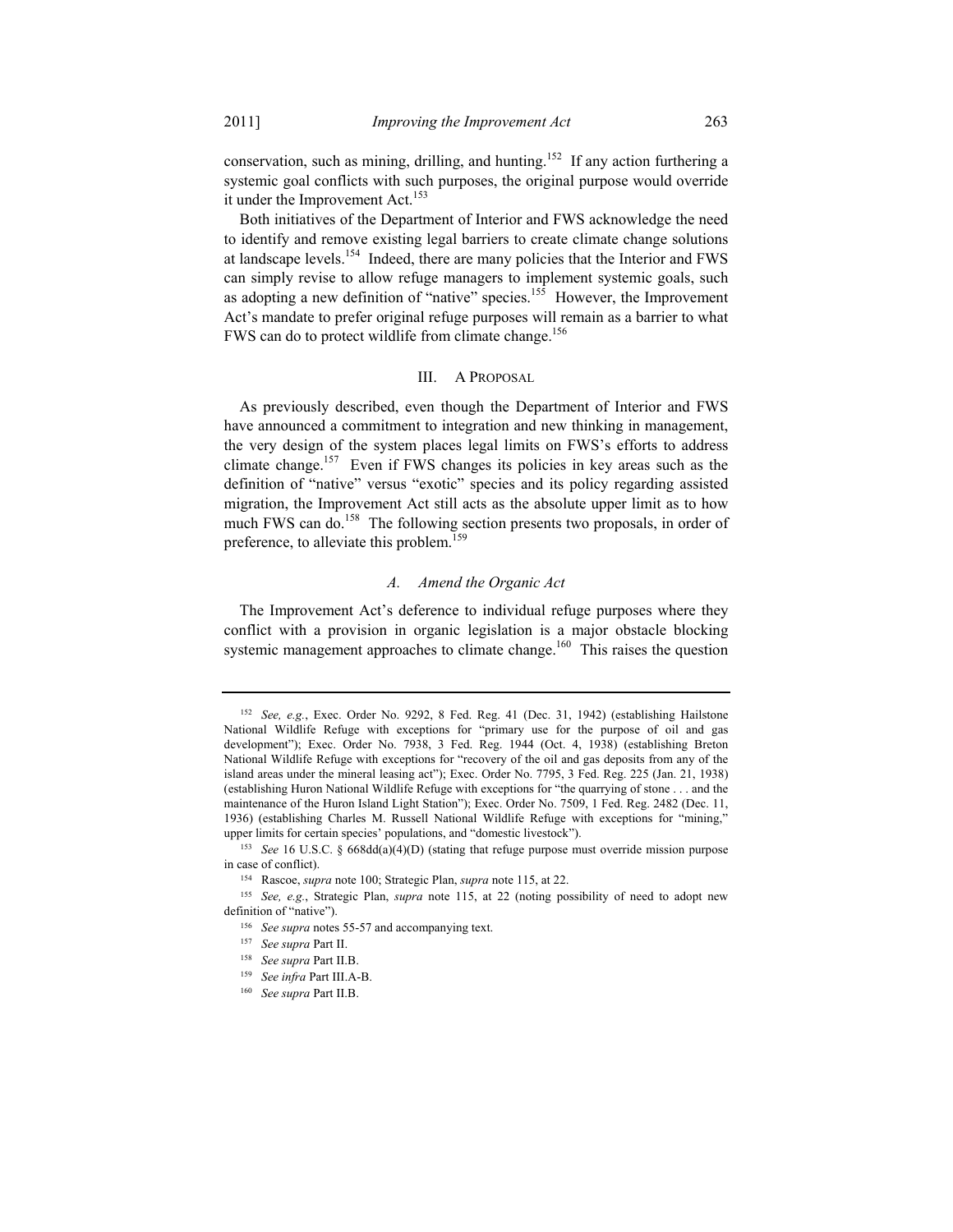of whether removing the deference provision or reversing the deference would be a good idea. The following discusses the merits of both approaches and concludes that reversal would be preferable to removal.<sup>161</sup>

# 1. Remove the Deference Provision

One approach to the problem of the Improvement Act's deference to individual refuge purposes is to simply remove that particular provision. The individual purpose of a refuge would then function as merely one of several foundational documents that refuge managers would consider in managing a refuge. As described more fully in Part III.B below, refuge managers have discretion in defining a refuge's ultimate purpose in refuges that have multiple purposes.162 Thus, a refuge manager would be able to make case-by-case determinations as to whether a narrow individual refuge purpose should override a systemic purpose when the two conflict.

One drawback to this approach would be an increase in litigation similar to the *Schwenke* case because this approach would increase the number of possible interpretations of a refuge's purpose.<sup>163</sup> There would also be a problem with giving the agency too much discretion while imposing few firm obligations relating to climate change.<sup>164</sup> Such discretion in an organic act is problematic because climate change has only recently become a priority for the FWS.<sup>165</sup> The fact that the Department of Interior and FWS are currently committed to serious climate change reform does not necessarily mean that they will remain so committed under a subsequent administration. A prominent example of such ideological flip-flopping occurred among the Bush I, Clinton, and Bush II administrations regarding the meaning of the "unnecessary and undue degradation" ("UDD") provision in the BLM's organic act.<sup>166</sup> This provision requires the BLM to prevent unnecessary or undue degradation of the public lands."<sup>167</sup> In the 1980s, the BLM interpreted the UDD standard in a way that gave BLM authority to deny a mining permit only if mining activities would violate an environmental statute.<sup>168</sup> Then, under the Clinton administration, the BLM interpreted the same standard in a way that made it more difficult for mining to occur on public lands by giving the BLM greater authority to deny

<sup>161</sup> *See infra* Part III.A.1.

<sup>162</sup> *See infra* Part III.B.

<sup>163</sup> *See supra* notes 62-66 and accompanying text.

<sup>164</sup> Glicksman, *supra* note 5, at 862.

<sup>165</sup> *Id.*

<sup>166</sup> Federal Land Policy and Management Act of 1976, 43 U.S.C. § 1732(b) (2006).

<sup>167</sup> *Id.*

<sup>168</sup> *See* George Vranesh & Eugene Riordan, *Water for Synfuels Development: Problems in Acquisition and Development*, 16 NAT. RESOURCES LAW. 439, 460 (1983) (explaining that, as of 1983, BLM may revoke permit if holder "violates certain laws or fails to observe the terms of applicable permits").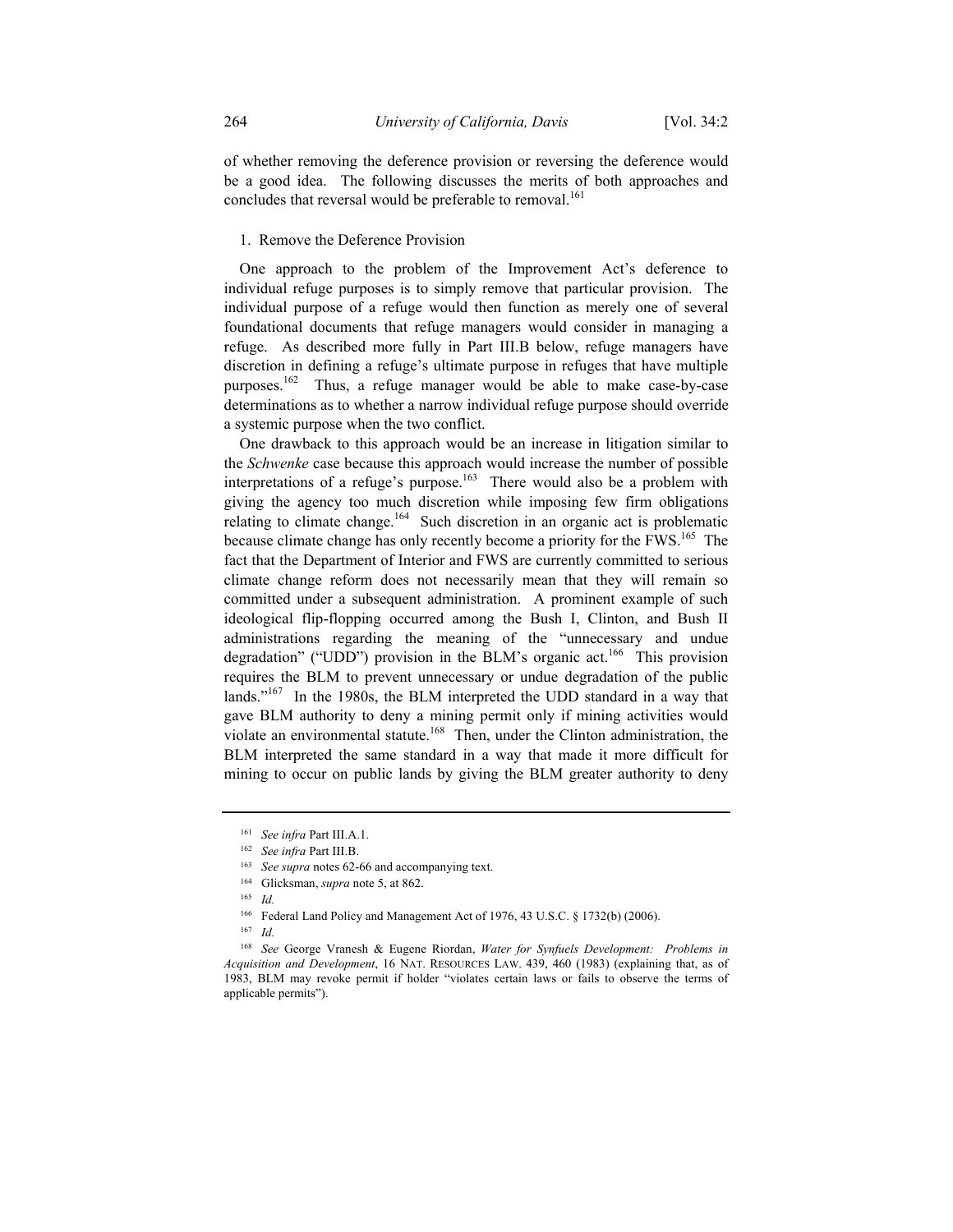mining permits.<sup>169</sup> However, under the Bush II administration, the BLM went back to the more lenient interpretation it had adopted under the Bush I administration.<sup>170</sup> In the refuge context, the potential for such ideological flipflopping among administrations is unacceptable in any plan to address a problem as serious and enduring as climate change. Rather, as a State Department Senior Climate Negotiator expressed at a government expert seminar, "addressing climate change will require sustained effort involving all nations over many generations . . . .<sup>"171</sup>

The above discussion illustrates the importance of both removing the deference provision and providing firm obligations to consider climate change in managing wildlife refuges. The next section discusses the merits of amending the Improvement Act to accommodate both of these principles.<sup>172</sup>

# 2. Replace the Deference Provision and Require Protection from Climate Change Effects

A preferable solution would be to remove the deference provision and replace it with a new provision requiring that the systemic mission purpose override the individual refuge purpose. In addition, the amendment should include a new requirement that the FWS manage the refuges in a way that protects against the effects of climate change. Under this approach, refuge managers would not be tied to increasingly outdated individual refuge purposes that stand in the way of assisted migration.<sup>173</sup> The very existence of such a new provision in the Improvement Act would also serve as a strong policy message regarding the need for management at landscape levels. Accordingly, the amendment would move the management paradigm away from fragmented management, which has long "plagued" public lands management in the United States.<sup>174</sup> Furthermore, the FWS would have regulatory authority to prevent climate change harm in a way that would not be as susceptible to ideological changes among future administrations.<sup>175</sup>

Critics might argue that such an amendment would have serious legal and policy consequences because political compromises have been part of the refuge

<sup>169</sup> *See* Robert B. Keiter, *Breaking Faith with Nature: The Bush Administration and Public Land Policy*, 27 J. LAND RESOURCES & ENVTL. L. 195, 209 (2007) (discussing Clinton hard rock mining reforms giving BLM express authority to deny mining permit when project would "result in substantial irreparable harm to significant . . . environmental resource values of the public lands"). 170 *See id.* (describing Bush II administration's reversal of Clinton administration's policies in

order to give mining companies "more free reign" in siting and developing their operations). 171 Dr. Harlan Watson, , *U.S. Climate Change Policy*, SEMINAR OF GOVERNMENT EXPERTS, 1

<sup>(</sup>May 16, 2005), www.unfccc.int/files/meetings/seminar/application/pdf/sem\_pre\_usa.pdf.

<sup>172</sup> *See infra* Part III.A.2.

<sup>173</sup> *See supra* Part II.

<sup>174</sup> *See supra* Part II.

<sup>&</sup>lt;sup>175</sup> See supra notes 166-171 and accompanying text.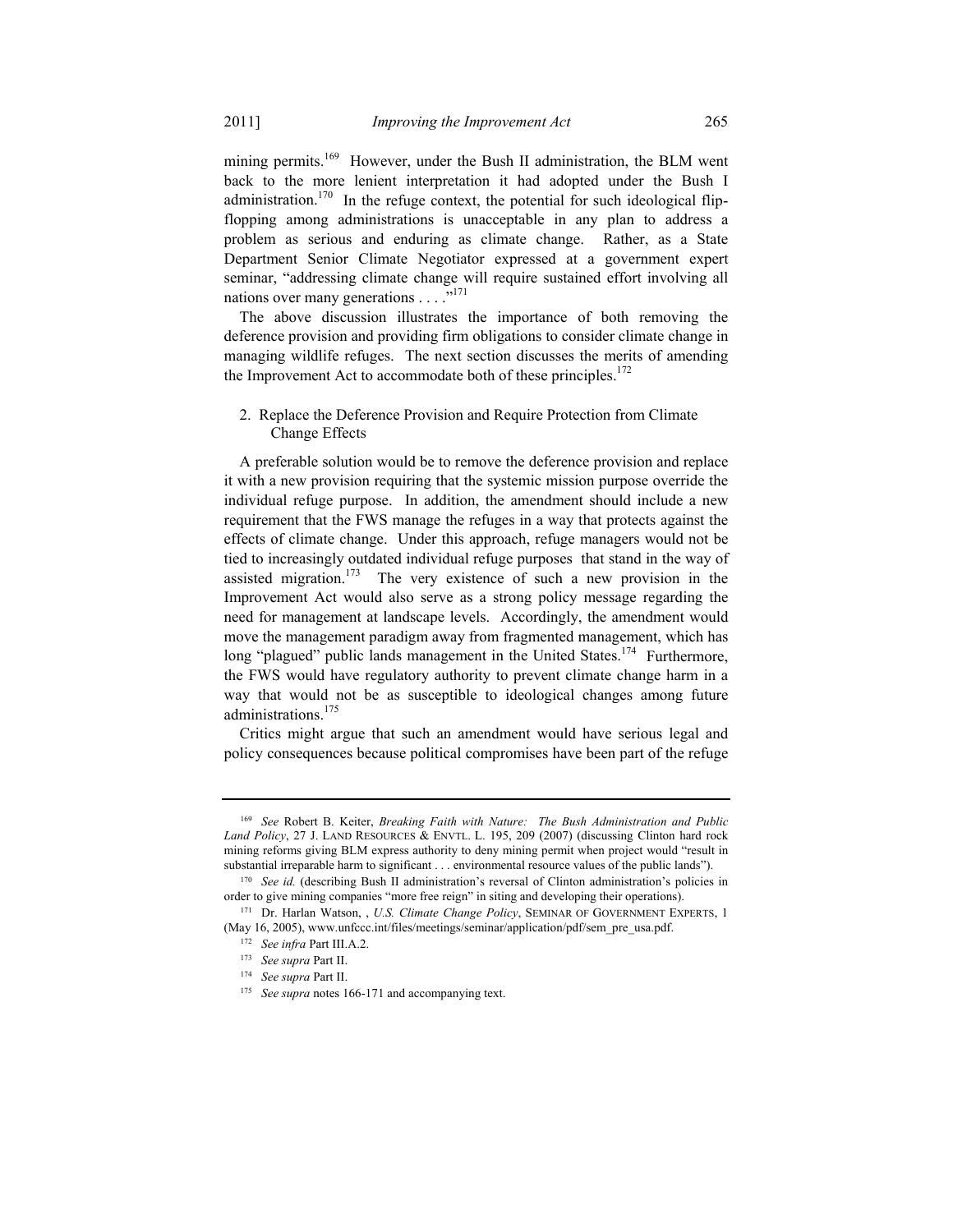creation and expansion processes.<sup>176</sup> Establishment document details, such as conditions for mining or hunting, are the result of political compromises to gain support of private actors to create or expand a refuge.<sup>177</sup> An amendment to the Improvement Act to subordinate individual refuge purposes in case of conflict with systemic goals would arguably violate basic notions of contractual fairness among those who have participated in such compromises.<sup>178</sup> Such an amendment would also discourage future negotiations for refuge creation or expansion because of the mission statement's broad language.<sup>179</sup> For example, if the FWS wants to acquire BLM land as a relocation site for a group of native birds, the FWS would have few bargaining chips available to gain support among ranchers who also want to use the land. In other words, the FWS would not be able to guarantee any amount of grazing opportunities in the refuge's establishment document because subsequent regulation under the Improvement Act's broadly defined mission statement could always override this guarantee.

However, the concept of "valid existing rights" would address at least some of the above concerns by permitting negotiation and compromise with private actors.<sup>180</sup> The phrase "subject to valid existing rights" appears often in public lands legislation and denotes Congress's intent to protect property interests acquired under prior law.181 Congress establishes such "savings" or "grandfather" clauses when federal land management policies evolve in response to political trends and exigencies.<sup>182</sup> These clauses operate in conjunction with the Fifth Amendment's Takings Clause, which provides: "[N]or shall private property be taken for public use, without just compensation."183 In the context of Refuge System management, these clauses provide that systemic refuge purposes cannot completely override the rights already negotiated for in individual refuge purposes. The Takings Clause limits the government's inherent eminent domain power by requiring that government take property only for "public use" and provide just compensation to the owner.184

<sup>180</sup> See infra note 181 and accompanying text.

<sup>176</sup> *See* FISCHMAN, NATIONAL WILDLIFE, *supra* note 18, at 164-65 (discussing policy rationales for Improvement Act's deference to establishment purposes).

<sup>177</sup> FISCHMAN, NATIONAL WILDLIFE, *supra* note 18, at 165.

<sup>178</sup> *Id.*

<sup>179</sup> *See generally* Fischman, *From Words to Action*, *supra* note 19, at 165.

<sup>181</sup> *See, e.g.*, The Wild and Scenic Rivers Act, 16 U.S.C.A. § 1280(a)(iii) (West 1985) (withdrawing minerals in federal lands which are part of system, "subject to valid existing rights"); *see also* Martin Nie, *The Use of Co-management and Protected Land-use Designations to Protect Tribal Cultural Resources and Reserved Treaty Rights on Federal Lands*, 48 NAT. RESOURCES J. 585, 627 n. 207 (2008) (discussing effect of "subject to valid existing rights" language in wilderness legislation). 182 *Id*.

<sup>183</sup> U.S. CONST. amend. V.

<sup>184</sup> *Id.*; Morgan Lewis, *Good Fences Make Good Neighbors, But Do They Make Good Cents?*, 41 TEX. TECH. L. REV. 1193, 1207-08 (2009).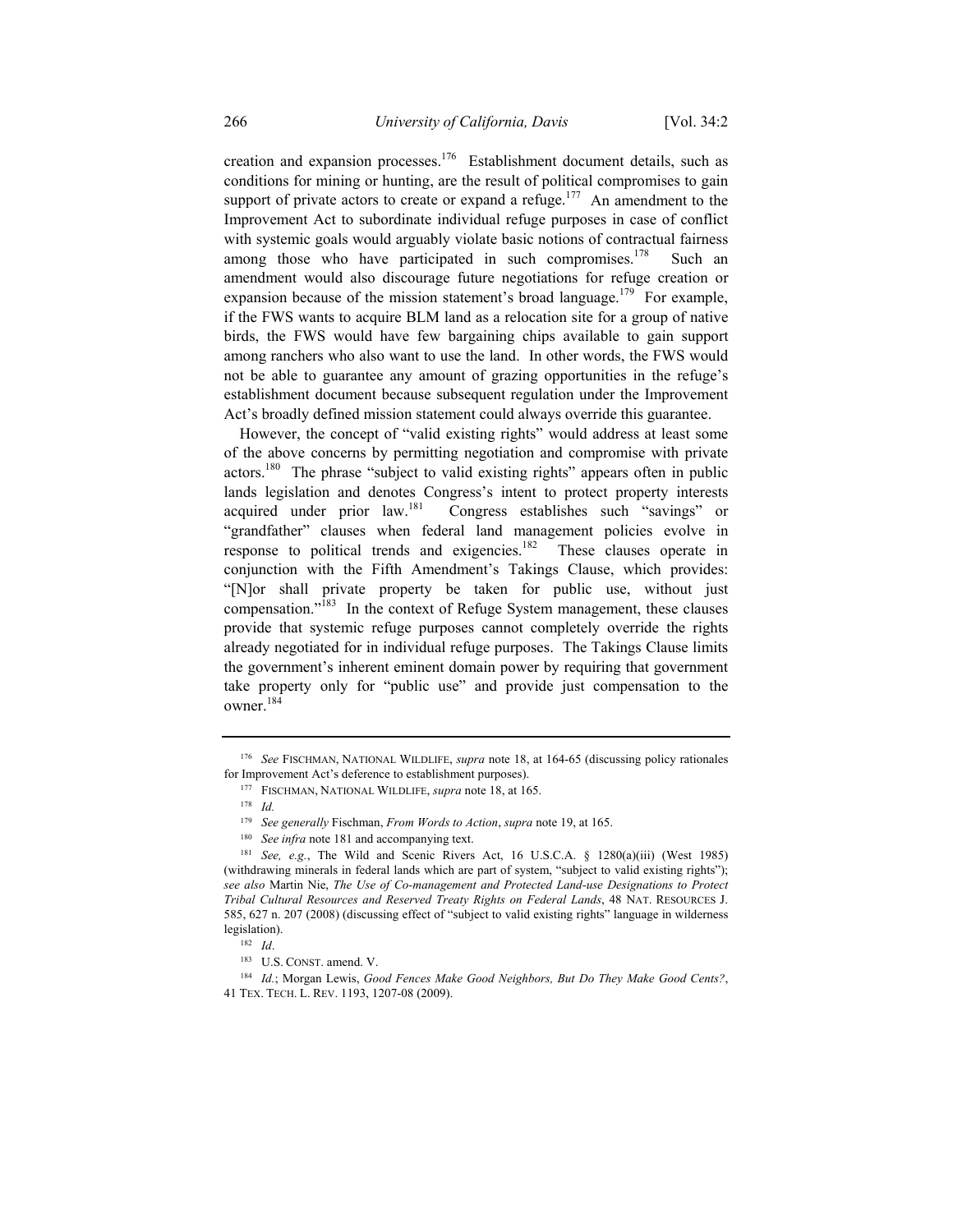Thus, for example, private landowners with absolute ownership over their property would enjoy full protection under the Takings Clause, regardless of the manner in which Congress amends the Improvement Act.<sup>185</sup> Additionally, owners of other kinds of vested rights, such as patented mining claims and homestead patents, would receive full protection under the Takings Clause.<sup>186</sup> Owners of non-vested property rights, such as leases, permits, licenses, and rights of way, also have protection under the Takings Clause to the extent of the right granted.187 Should Congress amend the Improvement Act to reverse the deference to original refuge purposes, these Fifth Amendment protections would respect the political compromises that went into establishing the existing refuges. At the same time, they would provide a sense of security to private actors who might wish to negotiate refuges with the FWS in the future.

In accordance with the above discussion, I propose amending the language of § 668dd(a)(4)(D) of the Improvement Act as follows:

(4) In administering the System, the Secretary shall—. . .

 (D) **subject to valid existing rights,** ensure that the mission of the System described in paragraph (2) and the purposes of each refuge are carried out, except that **and** if a conflict exists between the purposes of a refuge and the mission of the System, the conflict shall be resolved in a manner that first protects the purposes of the refuge **achieves the mission of the System, which includes protection against climate change effects**, and, to the extent practicable, that also achieves the mission of the System **protects the purpose of the refuge**; . . . .

# *B. Revise FWS Policy to Avoid Conflicts and Competition*

In absence of action at the congressional level, FWS should adopt policies to avoid and resolve conflicts whenever possible. In the context of species migration due to climate change, how the FWS defines "native" will become critical. As discussed above, the FWS currently defines "native" species in historical terms: "a species that, other than as a result of an introduction, historically occurred or currently occurs in that ecosystem."<sup>188</sup> Thus, when a refuge's purpose is to protect "native birds," only those birds historically or currently present in the refuge will receive protection.<sup>189</sup> If systemic goals favor relocation of new bird species into such a refuge, the refuge's foundational purpose would conflict with this relocation effort. To avoid this problem, the

<sup>185</sup> *See supra* notes 181-184 and accompanying text.

<sup>186</sup> *Id.*

<sup>187</sup> *Id.*

<sup>188</sup> FWS MANUAL, *supra* note 44.

<sup>&</sup>lt;sup>189</sup> See id. (discussing definition of "native" species).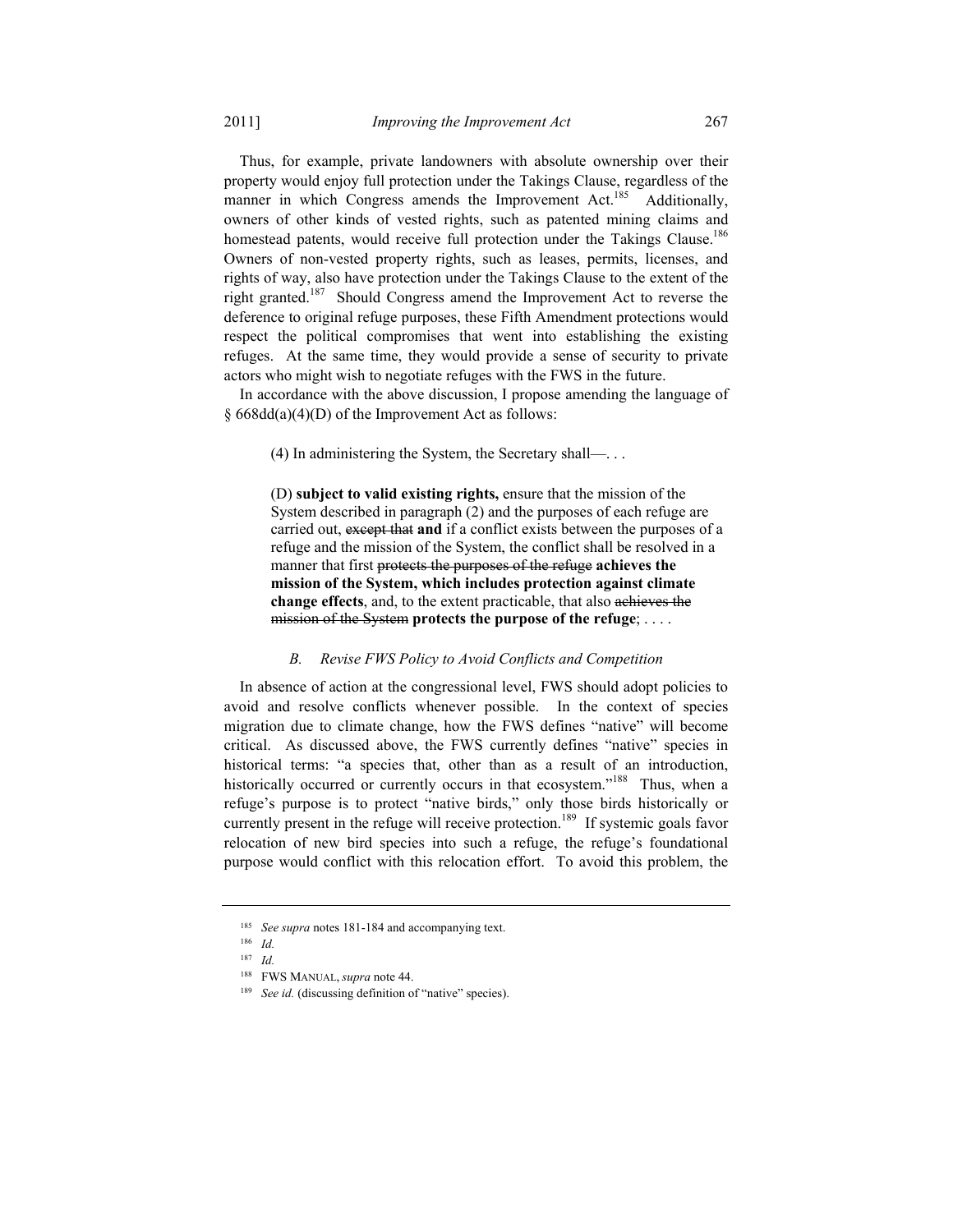following language proposes a way of redefining "native" as part of FWS policy:

 a species that, other than as a result of an introduction, historically occurred or currently occurs in that ecosystem, or, according to the best scientific data available, will likely find that ecosystem most suitable for long-term habitation due to changes in climate conditions.

In addition, the FWS should revise its Purposes Policy to allow systemic purposes to compete equally with refuge purposes when there are insufficient funds to satisfy all purposes. As discussed above, the Purposes Policy goes further than the language of the Improvement Act, which only states that refuge purposes prevail over systemic purposes when the two are in direct conflict. The Purposes Policy places an additional obstacle on the implementation of systemic goals by stating that refuge purposes have priority over systemic purposes when the two merely compete for resources. Accordingly, the FWS should remove the language in its Purpose Policy stating that its "first obligation is to fulfill and carry out the purpose(s) of each refuge. $190^\circ$  That way, the FWS will not automatically sideline systemic goals, such as the implementation of the Strategic Plan, when it has limited funding.<sup>191</sup> Furthermore, the FWS should add a provision affirmatively requiring that climate change considerations have equal priority with individual refuge purposes. Adding this requirement would avoid the problem discussed above in Part III.A of granting unfettered discretion without any firm obligations.<sup>192</sup>

Merely changing FWS policy would not be as effective as adopting the statutory proposals described in the preceding section. One reason is that agency policies are more subject to change among administrations than are congressional mandates.193 Even if the FWS adopts policies that effectuate all of the Strategic Plan objectives, a subsequent administration could reverse or simply refuse to follow the policies.<sup>194</sup> In addition, FWS policies are not necessarily binding on the agency.195 In *McGrail & Rowley v. Babbit*, the Southern District of Florida held that an FWS manual for refuge management was nonbinding guidance.<sup>196</sup> In so holding, the court noted that the manual did

<sup>&</sup>lt;sup>190</sup> Purposes Policy, *supra* note 61, at pt. 601 § 1.5.<br><sup>191</sup> See supra notes 58-68 and accompanying text.<br><sup>192</sup> See supra Part III.A.<br><sup>193</sup> See, e.g., *supra* notes 166-170 and accompanying text.<br><sup>194</sup> See id.<br><sup>195</sup> Se GUIDANCE DOCUMENTS, H.R. REP. NO. 106-1009, at 1 (2000) (criticizing agencies' use of informal devices as "backdoor" rulemaking attempts); Sam Kalen, *The Transformation of Modern Administrative Law: Changing Administrations and Environmental Guidance Documents*, 35 ECOLOGY L. QUARTERLY 657, 660 (2008) (noting that courts have failed to articulate coherent approach toward informal agency devices).

<sup>196 986</sup> F. Supp. 1386, 1393-94 (S.D. Fla. 1997).